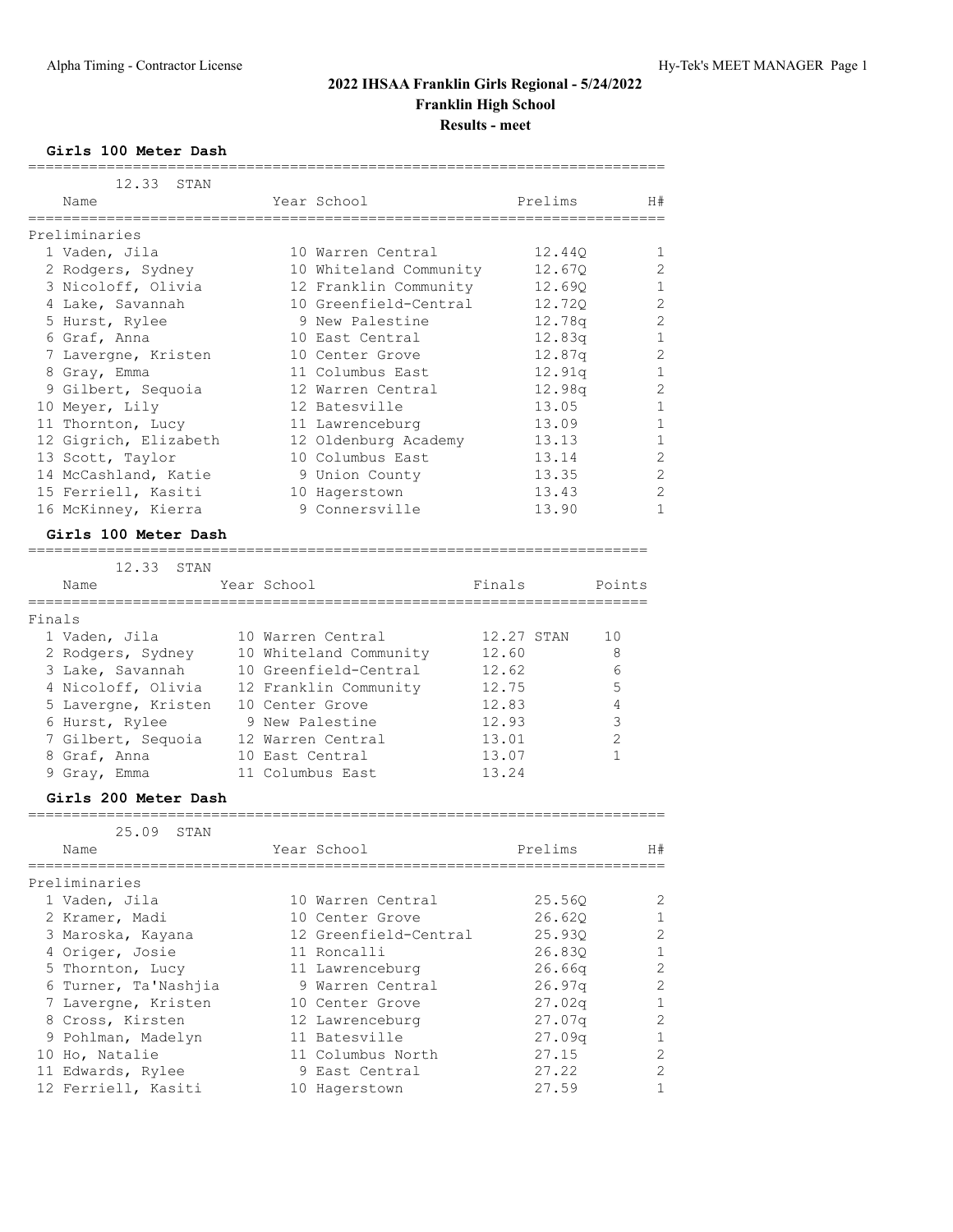| Girls 200 Meter Dash |                        |       |                |
|----------------------|------------------------|-------|----------------|
| 13 Margison, Molly   | 10 Indian Creek        | 27.72 | $\mathbf{1}$   |
| 14 Gill, Emma        | 10 Whiteland Community | 27.84 | $\overline{1}$ |
| 15 Slick, Juztice    | 10 Northeastern        | 28.60 | $\mathbf{1}$   |
| 16 Hampton, Tamia    | 12 Richmond            | 28.82 | 2              |

#### **Girls 200 Meter Dash**

=======================================================================

|        | 25.09<br>STAN        |                       |        |        |
|--------|----------------------|-----------------------|--------|--------|
|        | Name                 | Year School           | Finals | Points |
| Finals |                      |                       |        |        |
|        | 1 Vaden, Jila        | 10 Warren Central     | 25.17  | 1 O    |
|        | 2 Kramer, Madi       | 10 Center Grove       | 25.34  | 8      |
|        | 3 Maroska, Kayana    | 12 Greenfield-Central | 25.53  | 6      |
|        | 4 Origer, Josie      | 11 Roncalli           | 26.01  | 5      |
|        | 5 Lavergne, Kristen  | 10 Center Grove       | 26.73  | 4      |
|        | 6 Pohlman, Madelyn   | 11 Batesville         | 26.99  | 3      |
|        | 7 Thornton, Lucy     | 11 Lawrenceburg       | 27.19  | 2      |
|        | 8 Turner, Ta'Nashiia | 9 Warren Central      | 27.44  |        |
|        | 9 Cross, Kirsten     | 12 Lawrenceburg       | 27.63  |        |

#### **Girls 400 Meter Dash**

==========================================================================

| 57.92 STAN                           |                                               |                     |                |                  |          |
|--------------------------------------|-----------------------------------------------|---------------------|----------------|------------------|----------|
| Name                                 | Year School                                   | Finals              |                | H# Points        |          |
| 1 Henselmeier, Kate 11 Center Grove  |                                               | 57.86 STAN          |                | 2 10             |          |
|                                      | 2 Cruse, Makena 9 Greenwood Community 58.23   |                     |                | $2^8$            |          |
|                                      | 3 Maroska, Kayana 12 Greenfield-Central 58.60 |                     |                | $2^{\circ}$<br>6 |          |
|                                      | 4 Klem, Lauren 10 Franklin Community 59.53    |                     |                | $2^{\circ}$<br>5 |          |
|                                      | 5 Hurst, Rylee 9 New Palestine 1:00.01        |                     | $\overline{2}$ | 4                |          |
|                                      | 6 Seeley, Katelyn 11 Connersville 1:00.54     |                     | 2              | 3                |          |
|                                      | 7 Greiner, Abigayle 10 Warren Central 1:01.21 |                     | $\overline{2}$ | $\overline{2}$   |          |
|                                      | 8 Meza, Jessica 11 Columbus North 1:01.42     |                     | $\mathbf{1}$   | $\mathbf{1}$     |          |
|                                      | 9 Edens, Amelia 11 Whiteland Community        | 1:01.49             | $\mathbf{1}$   |                  |          |
| 10 Olsen, Katie 12 Batesville        |                                               | $\sim$ 1<br>1:01.89 |                |                  | 1:01.883 |
|                                      | 11 Bass, Breece 10 Franklin Central 1:01.89   |                     | $\overline{2}$ |                  | 1:01.888 |
|                                      | 12 Manford, Morgan 9 Lawrenceburg 1:02.93     |                     | $\mathbf{1}$   |                  |          |
|                                      | 13 Ferquson, Jorjia 10 East Central 1:03.58   |                     |                |                  |          |
|                                      | 14 Collier, Ava 10 Columbus North 1:04.68     |                     | $\mathbf 1$    |                  |          |
| 15 Soriano, Abby 10 Connersville     |                                               | 1:05.37             |                |                  |          |
| 16 McCashland, Carly 11 Union County |                                               | 1:07.54             |                |                  |          |

#### **Girls 800 Meter Run**

| $2:15.40$ STAN                                                                                            |                   |             |                |                 |
|-----------------------------------------------------------------------------------------------------------|-------------------|-------------|----------------|-----------------|
| Name                                                                                                      |                   | Year School | Finals         | Points          |
| 1 Baker, Lily 11 Columbus North                                                                           |                   |             | $2:14.80$ STAN | $\overline{10}$ |
| $1:05.498$ $(1:05.498)$ $2:14.794$ $(1:09.296)$                                                           |                   |             |                |                 |
|                                                                                                           |                   |             | 2:16.63        |                 |
|                                                                                                           |                   |             |                |                 |
| $1:06.791$ $(1:06.791)$ $2:17.219$ $(1:10.429)$                                                           |                   |             |                |                 |
| 2 Hodges, Mary Isabe 12 Center Grove<br>$1:05.774$ $(1:05.774)$ $2:16.621$ $(1:10.847)$<br>3 Klaus, Julie | 11 Columbus North |             | 2:17.22        |                 |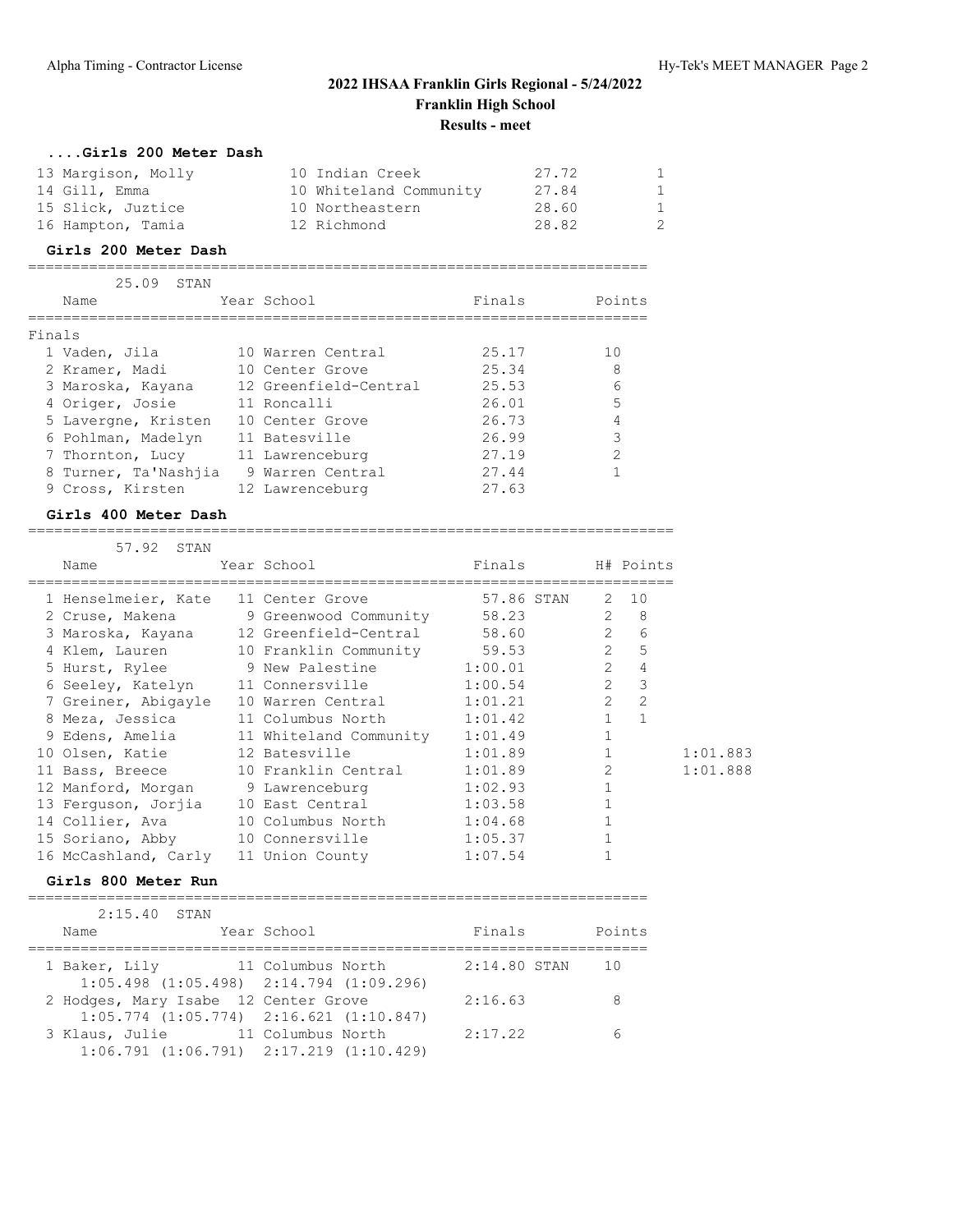### **....Girls 800 Meter Run**

| 4 Jackson, Victoria 10 Whiteland Community 2:19.31                                              |                                                 |         | 5              |
|-------------------------------------------------------------------------------------------------|-------------------------------------------------|---------|----------------|
| 5 Pogue, Marissa 9 Center Grove 2:23.25                                                         | $1:06.962$ $(1:06.962)$ $2:19.304$ $(1:12.342)$ |         | $\overline{4}$ |
|                                                                                                 | $1:06.887$ $(1:06.887)$ $2:23.245$ $(1:16.358)$ |         |                |
| 6 Campbell, Rachel 11 East Central 2:24.50                                                      |                                                 |         | $\overline{3}$ |
| $1:10.127$ $(1:10.127)$ $2:24.494$ $(1:14.368)$<br>7 Graham, Elizabeth 10 Richmond 2:26.30      |                                                 |         | $\overline{c}$ |
|                                                                                                 | $1:12.535$ $(1:12.535)$ $2:26.300$ $(1:13.765)$ |         |                |
| 8 Grosso, Samuela 11 Indian Creek 2:26.99                                                       |                                                 |         | $\mathbf{1}$   |
|                                                                                                 | $1:08.106$ $(1:08.106)$ $2:26.988$ $(1:18.883)$ |         |                |
| 9 Turk, Lauren 12 Roncalli                                                                      |                                                 | 2:27.42 |                |
|                                                                                                 | $1:08.269$ $(1:08.269)$ $2:27.412$ $(1:19.143)$ |         |                |
| 10 Allgeier, Megan 10 Batesville<br>$1:13.627$ (1:13.627) 2:29.416 (1:15.790)                   |                                                 | 2:29.42 |                |
| 11 Lara, Valeria 10 Roncalli                                                                    |                                                 | 2:29.45 |                |
|                                                                                                 | $1:11.000$ $(1:11.000)$ $2:29.443$ $(1:18.444)$ |         |                |
| 12 Dixon, RayKya 10 Connersville 2:30.13                                                        |                                                 |         |                |
| $1:11.954$ $(1:11.954)$ $2:30.127$ $(1:18.174)$                                                 |                                                 |         |                |
| 13 Raver, Kaylie 10 Batesville                                                                  |                                                 | 2:30.66 |                |
| $1:13.856$ $(1:13.856)$ $2:30.659$ $(1:16.804)$<br>14 Garnette, Savah 12 Warren Central 2:32.43 |                                                 |         |                |
|                                                                                                 | $1:09.814$ $(1:09.814)$ $2:32.423$ $(1:22.610)$ |         |                |
| 15 Adams, Abigail 12 Franklin Central 2:35.07                                                   |                                                 |         |                |
| $1:13.273$ $(1:13.273)$ $2:35.061$ $(1:21.788)$                                                 |                                                 |         |                |
| 16 Puckett, Bailey 12 Cambridge Ci 2:41.75                                                      |                                                 |         |                |
| $1:14.039$ $(1:14.039)$ $2:41.747$ $(1:27.708)$                                                 |                                                 |         |                |

#### **Girls 1600 Meter Run**

### 5:02.36 STAN Name Year School Finals Points ======================================================================= 1 Newell, Brianna 11 Columbus North 5:08.16 10 1:14.222 (1:14.222) 2:30.359 (1:16.137) 3:48.740 (1:18.381) 5:08.151 (1:19.412) 2 Adams, Abigail 12 Franklin Central 5:19.02 8 1:14.416 (1:14.416) 2:33.815 (1:19.400) 3:59.803 (1:25.988) 5:19.014 (1:19.211)

=======================================================================

|                                                                                         | T.T.1.10 (I.I.1.10) 2.99.0IJ (I.I9.400) | U.J.J.OUJ (I.ZJ.JOO) U.IJ.UIH (I.IJ.ZII)                                                        |  |
|-----------------------------------------------------------------------------------------|-----------------------------------------|-------------------------------------------------------------------------------------------------|--|
| 3 Barker, Keena 9 Richmond 5:20.69 6                                                    |                                         |                                                                                                 |  |
|                                                                                         |                                         | $1:14.740$ $(1:14.740)$ $2:33.856$ $(1:19.117)$ $3:58.401$ $(1:24.545)$ $5:20.688$ $(1:22.287)$ |  |
| 4 Nicholson, Lanie 12 South Ripley                                                      |                                         | $5:21.85$ 5                                                                                     |  |
|                                                                                         |                                         | $1:16.380$ $(1:16.380)$ $2:37.103$ $(1:20.724)$ $4:02.142$ $(1:25.040)$ $5:21.850$ $(1:19.708)$ |  |
| 5 Jacobi, Abigail 12 Columbus North                                                     |                                         | 5:22.47<br>$\overline{4}$                                                                       |  |
|                                                                                         |                                         | $1:15.029$ $(1:15.029)$ $2:34.245$ $(1:19.217)$ $3:58.227$ $(1:23.982)$ $5:22.464$ $(1:24.237)$ |  |
| 6 McDonald, Anabelle 11 East Central                                                    |                                         | 5:33.40                                                                                         |  |
|                                                                                         |                                         | $1:15.625$ $(1:15.625)$ $2:38.157$ $(1:22.533)$ $4:05.347$ $(1:27.190)$ $5:33.396$ $(1:28.050)$ |  |
| 7 Wolfal, Kaylynn 9 Centerville                                                         |                                         | 5:34.31<br>$\mathcal{L}$                                                                        |  |
|                                                                                         |                                         | $1:18.483$ $(1:18.483)$ $2:44.009$ $(1:25.526)$ $4:10.765$ $(1:26.756)$ $5:34.305$ $(1:23.540)$ |  |
| 8 Pinckley, Lily 12 Batesville 5:40.81                                                  |                                         |                                                                                                 |  |
|                                                                                         |                                         | $1:16.841$ $(1:16.841)$ $2:39.862$ $(1:23.021)$ $4:09.885$ $(1:30.024)$ $5:40.805$ $(1:30.920)$ |  |
| 9 Krueger, Chloe 11 Columbus East 5:42.01                                               |                                         |                                                                                                 |  |
|                                                                                         |                                         | $1:21.725$ $(1:21.725)$ $2:48.685$ $(1:26.960)$ $4:17.339$ $(1:28.655)$ $5:42.010$ $(1:24.672)$ |  |
| 10 Study, Courtney 10 New Palestine 5:43.23                                             |                                         |                                                                                                 |  |
| $1:21.666$ (1:21.666) $2:48.942$ (1:27.276) $4:18.597$ (1:29.655) $5:43.229$ (1:24.632) |                                         |                                                                                                 |  |
| 11 Olmstead, Katia 12 Whiteland Community 5:44.39                                       |                                         |                                                                                                 |  |
|                                                                                         |                                         | $1:21.437$ $(1:21.437)$ $2:47.633$ $(1:26.196)$ $4:18.138$ $(1:30.505)$ $5:44.389$ $(1:26.251)$ |  |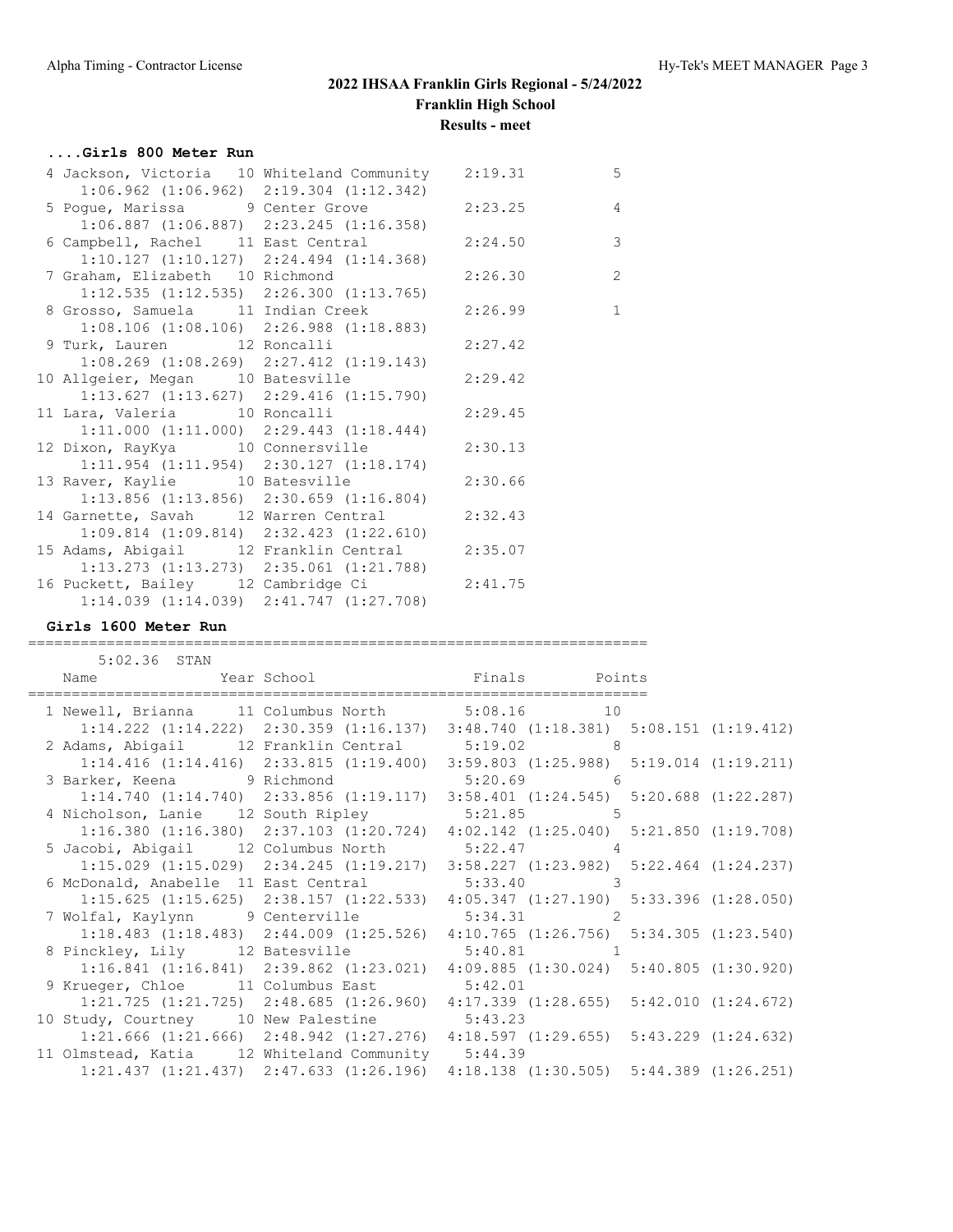## **....Girls 1600 Meter Run**

| 12 Puckett, Bailey 12 Cambridge Ci              |                       | 5:44.79                                         |  |
|-------------------------------------------------|-----------------------|-------------------------------------------------|--|
| $1:18.578$ $(1:18.578)$ $2:45.223$ $(1:26.645)$ |                       | $4:17.808$ $(1:32.585)$ $5:44.786$ $(1:26.979)$ |  |
| 13 Falcone, Gwynie                              | 9 Seton Catholic      | 5:45.19                                         |  |
| $1:18.702$ $(1:18.702)$ $2:45.337$ $(1:26.635)$ |                       | $4:17.837$ $(1:32.500)$ $5:45.185$ $(1:27.349)$ |  |
| 14 Flaherty, Ramya                              | 9 Whiteland Community | 5:48.42                                         |  |
| $1:21.131$ $(1:21.131)$ $2:48.437$ $(1:27.306)$ |                       | $4:19.299$ $(1:30.862)$ $5:48.414$ $(1:29.115)$ |  |
| 15 Weiler, Emma                                 | 11 Batesville         | 5:58.62                                         |  |
| $1:21.910$ $(1:21.910)$ $2:51.313$ $(1:29.404)$ |                       | $4:27.869$ $(1:36.556)$ $5:58.616$ $(1:30.748)$ |  |

=======================================================================

## **Girls 3200 Meter Run**

| 10:53.59 STAN                                                                                                                        |  |              |  |
|--------------------------------------------------------------------------------------------------------------------------------------|--|--------------|--|
|                                                                                                                                      |  |              |  |
| 1 Rumsey, Katherine 12 Columbus North 11:01.29 10<br>1:21.221 (1:21.221) 2:42.340 (1:21.119) 4:04.229 (1:21.890) 5:27.582 (1:23.354) |  |              |  |
|                                                                                                                                      |  |              |  |
| 6:51.482 (1:23.900) 8:16.346 (1:24.865) 9:42.052 (1:25.706) 11:01.281 (1:19.230)                                                     |  |              |  |
| 2 Kiesler, Julia 11 Columbus North                                                                                                   |  | $11:06.38$ 8 |  |
| 1:21.067 (1:21.067) 2:42.566 (1:21.500) 4:04.200 (1:21.634) 5:27.336 (1:23.137)                                                      |  |              |  |
| 6:51.249 (1:23.913) 8:16.815 (1:25.566) 9:42.333 (1:25.519) 11:06.378 (1:24.045)                                                     |  |              |  |
| 3 Miller, Savana 9 Franklin Central 11:34.97 6                                                                                       |  |              |  |
| 1:21.277 (1:21.277) 2:42.743 (1:21.466) 4:05.304 (1:22.561) 5:35.764 (1:30.460)                                                      |  |              |  |
| 7:08.680 (1:32.916) 8:42.619 (1:33.940) 10:16.531 (1:33.913) 11:34.961 (1:18.430)                                                    |  |              |  |
| 4 Miller, Dakota 9 Franklin Central 11:35.61 5                                                                                       |  |              |  |
| 1:21.379 (1:21.379) 2:42.935 (1:21.556) 4:06.228 (1:23.294) 5:36.020 (1:29.793)                                                      |  |              |  |
| 7:08.970 (1:32.950) 8:42.895 (1:33.925) 10:16.740 (1:33.845) 11:35.608 (1:18.869)                                                    |  |              |  |
| 5 Fuentes, Bella 9 Whiteland Community 11:53.38 4                                                                                    |  |              |  |
| 1:21.991 (1:21.991) 2:45.964 (1:23.973) 4:17.020 (1:31.057) 5:49.831 (1:32.811)                                                      |  |              |  |
| 7:22.260 (1:32.429) 8:55.750 (1:33.491) 10:27.696 (1:31.946) 11:53.374 (1:25.678)                                                    |  |              |  |
| 6 Blair, Savanna 12 Richmond 11:54.67 3                                                                                              |  |              |  |
| 1:22.785 (1:22.785) 2:49.358 (1:26.574) 4:19.672 (1:30.315) 5:49.236 (1:29.565)                                                      |  |              |  |
| 7:21.858 (1:32.622) 8:55.449 (1:33.591) 10:27.105 (1:31.657) 11:54.668 (1:27.563)                                                    |  |              |  |
| 7 Hartley, Emma 11 East Central 12:01.40 2                                                                                           |  |              |  |
| 1:27.355 (1:27.355) 2:52.924 (1:25.569) 4:20.993 (1:28.070) 5:51.755 (1:30.762)                                                      |  |              |  |
| 7:24.550 (1:32.795) 8:59.089 (1:34.540) 10:33.721 (1:34.633) 12:01.399 (1:27.678)                                                    |  |              |  |
| 8 Cates, Marissa 11 Northeastern 12:04.01 1                                                                                          |  |              |  |
| 1:21.471 (1:21.471) 2:44.347 (1:22.876) 4:12.225 (1:27.878) 5:43.763 (1:31.539)                                                      |  |              |  |
| 7:17.844 (1:34.081) 8:53.530 (1:35.686) 10:30.913 (1:37.384) 12:04.010 (1:33.097)                                                    |  |              |  |
| 9 Woodward, Sydney 10 Franklin Community 12:14.35                                                                                    |  |              |  |
| 1:21.420 (1:21.420) 2:45.410 (1:23.990) 4:16.721 (1:31.311) 5:49.710 (1:32.989)                                                      |  |              |  |
| 7:23.747 (1:34.038) 9:02.395 (1:38.648) 10:42.725 (1:40.331) 12:14.347 (1:31.622)                                                    |  |              |  |
| 10 Nicholson, Lanie 12 South Ripley 12:20.07                                                                                         |  |              |  |
| 1:25.507 (1:25.507) 2:54.192 (1:28.685) 4:25.527 (1:31.335) 5:59.129 (1:33.602)                                                      |  |              |  |
| 7:35.000 (1:35.871) 9:11.435 (1:36.435) 10:48.969 (1:37.535) 12:20.070 (1:31.101)                                                    |  |              |  |
| 11 Lucas, Julia 9 Whiteland Community 12:22.33                                                                                       |  |              |  |
| 1:24.233 (1:24.233) 2:55.134 (1:30.901) 4:29.018 (1:33.885) 6:04.928 (1:35.910)                                                      |  |              |  |
| 7:40.180 (1:35.253) 9:16.280 (1:36.100) 10:52.910 (1:36.630) 12:22.329 (1:29.420)                                                    |  |              |  |
| 12 Scales, Chloe 11 Centerville 12:25.22<br>1:27.279 (1:27.279) 2:57.609 (1:30.330) 4:30.555 (1:32.947) 6:05.075 (1:34.520)          |  |              |  |
|                                                                                                                                      |  |              |  |
| 7:40.300 (1:35.226) 9:16.632 (1:36.332) 10:52.960 (1:36.329) 12:25.215 (1:32.255)                                                    |  |              |  |
| 13 Brewer, Addie 9 East Central 12:38.92                                                                                             |  |              |  |
| 1:31.833 (1:31.833) 2:59.274 (1:27.441) 4:32.868 (1:33.595) 6:11.086 (1:38.219)                                                      |  |              |  |
| 7:49.264 (1:38.178) 9:28.458 (1:39.195) 11:05.679 (1:37.221) 12:38.914 (1:33.235)                                                    |  |              |  |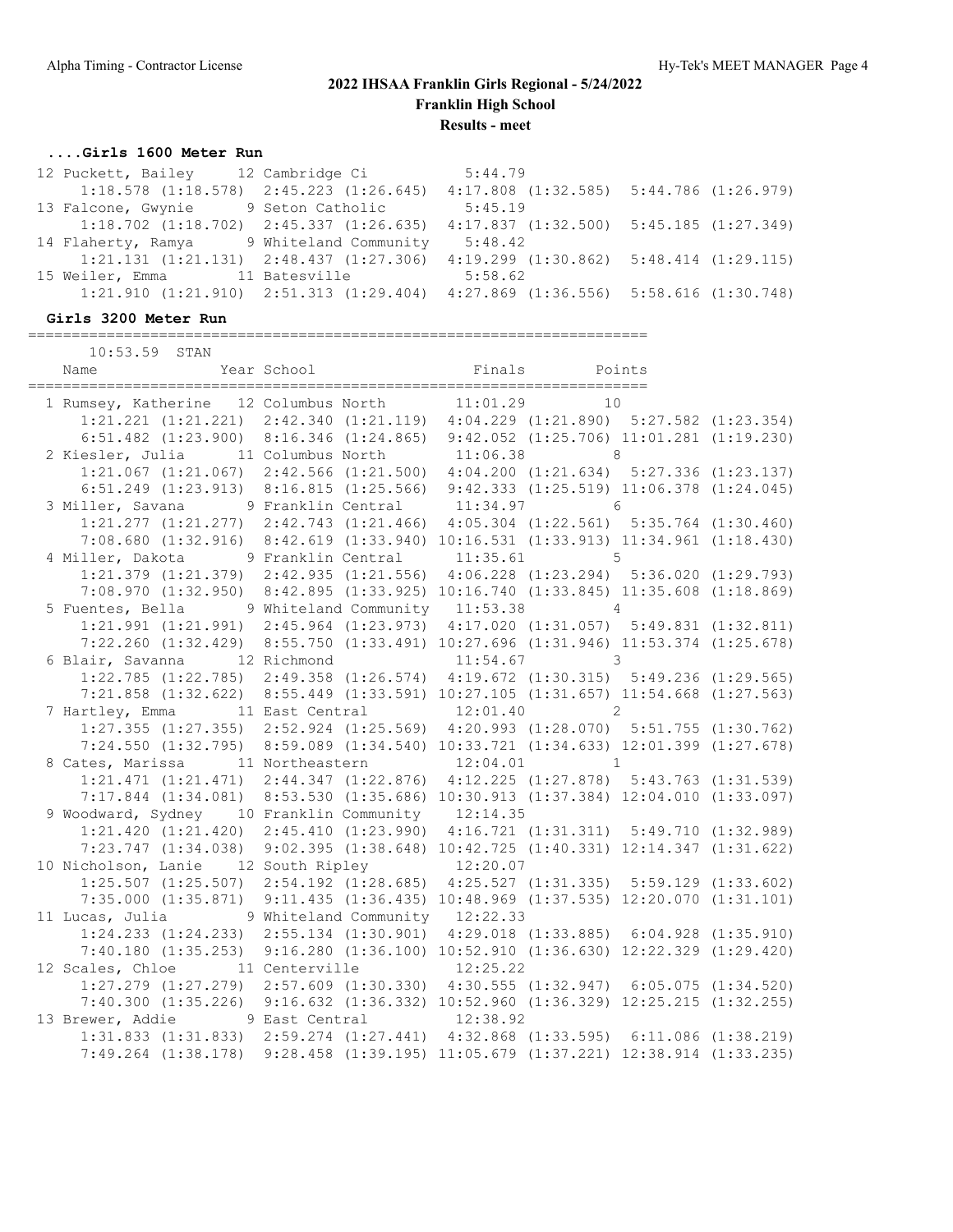### **....Girls 3200 Meter Run**

| 14 Barker, Keena                                                                                  | 9 Richmond Sandwick | 13:00.51 |  |  |
|---------------------------------------------------------------------------------------------------|---------------------|----------|--|--|
| $1:26.920$ $(1:26.920)$ $2:57.453$ $(1:30.533)$ $4:32.522$ $(1:35.070)$ $6:13.062$ $(1:40.540)$   |                     |          |  |  |
| $7:54.104$ $(1:41.042)$ $9:37.110$ $(1:43.007)$ $11:19.917$ $(1:42.807)$ $13:00.502$ $(1:40.585)$ |                     |          |  |  |
|                                                                                                   |                     |          |  |  |
| 15 Coburn, Makayla 12 Warren Central 13:17.98                                                     |                     |          |  |  |
| $1:27.040$ $(1:27.040)$ $2:57.420$ $(1:30.380)$ $4:31.657$ $(1:34.238)$ $6:11.799$ $(1:40.142)$   |                     |          |  |  |

#### **Girls 100 Meter Hurdles**

========================================================================= 15.08 STAN Name  $Year School$  Prelims H# ========================================================================= Preliminaries 1 Kramer, Madi 10 Center Grove 15.07QSTAN 1 2 Runyon, Aubrey 9 Franklin Community 15.24Q 2 3 Porter, Mary 12 Warren Central 15.40Q 2 4 Fox, Hope 12 East Central 15.72Q 1 5 Mitchell, Elizabeth 12 Greensburg 15.50q 2 6 Flood, Emily 11 South Ripley 15.85q 2 7 Sichting, Skyler 12 Center Grove 16.01q 2 8 Muck, Alison 12 Southwestern 16.02q 1 9 Sierra, Megan 12 East Central 16.03q 1 10 Walke, Kate 12 Oldenburg Academy 16.07 1 11 Sandrock, Morgan 11 Franklin Community 16.21 2 12 Schultz, Kilikina 12 Shelbyville 16.65 1 13 Reichley, Lydia 12 Seton Catholic 17.53 2 14 Krodel, Lily 12 Rushville Co 17.60 2 17.595 14 Louden, Kaleah 12 Union County 17.60 1 17.595 16 Witcher, Alicia 10 Franklin Central 18.15 1

#### **Girls 100 Meter Hurdles**

=======================================================================

|        | 15.08<br>STAN        |                      |            |               |
|--------|----------------------|----------------------|------------|---------------|
|        | Name                 | Year School          | Finals     | Points        |
|        |                      |                      |            |               |
| Finals |                      |                      |            |               |
|        | 1 Kramer, Madi       | 10 Center Grove      | 14.76 STAN | 10            |
|        | 2 Mitchell, Elizabet | 12 Greensburg        | 14.87 STAN | 8             |
|        | 3 Runyon, Aubrey     | 9 Franklin Community | 15.02 STAN | 6             |
|        | 4 Porter, Mary       | 12 Warren Central    | 15.16      | 5             |
|        | 5 Fox, Hope          | 12 East Central      | 15.36      | 4             |
|        | 6 Sichting, Skyler   | 12 Center Grove      | 15.64      | 3             |
|        | 7 Flood, Emily       | 11 South Ripley      | 15.67      | $\mathcal{P}$ |
|        | 8 Sierra, Megan      | 12 East Central      | 15.99      |               |
|        | 9 Muck, Alison       | 12 Southwestern      | 16.09      |               |

#### **Girls 300 Meter Hurdles**

#### ==========================================================================

| 45.44 STAN          |                       |        |              |
|---------------------|-----------------------|--------|--------------|
| Name                | Year School           | Finals | H# Points    |
|                     |                       |        |              |
| 1 Coffman, Brooke   | 11 Franklin Community | 46.37  | $2 \quad 10$ |
| 2 Fox, Hope         | 12 East Central       | 46.39  | - 8          |
| 3 Porter, Mary      | 12 Warren Central     | 46.52  | - 6          |
| 4 Schultz, Kilikina | 12 Shelbyville        | 46.59  | $-5$         |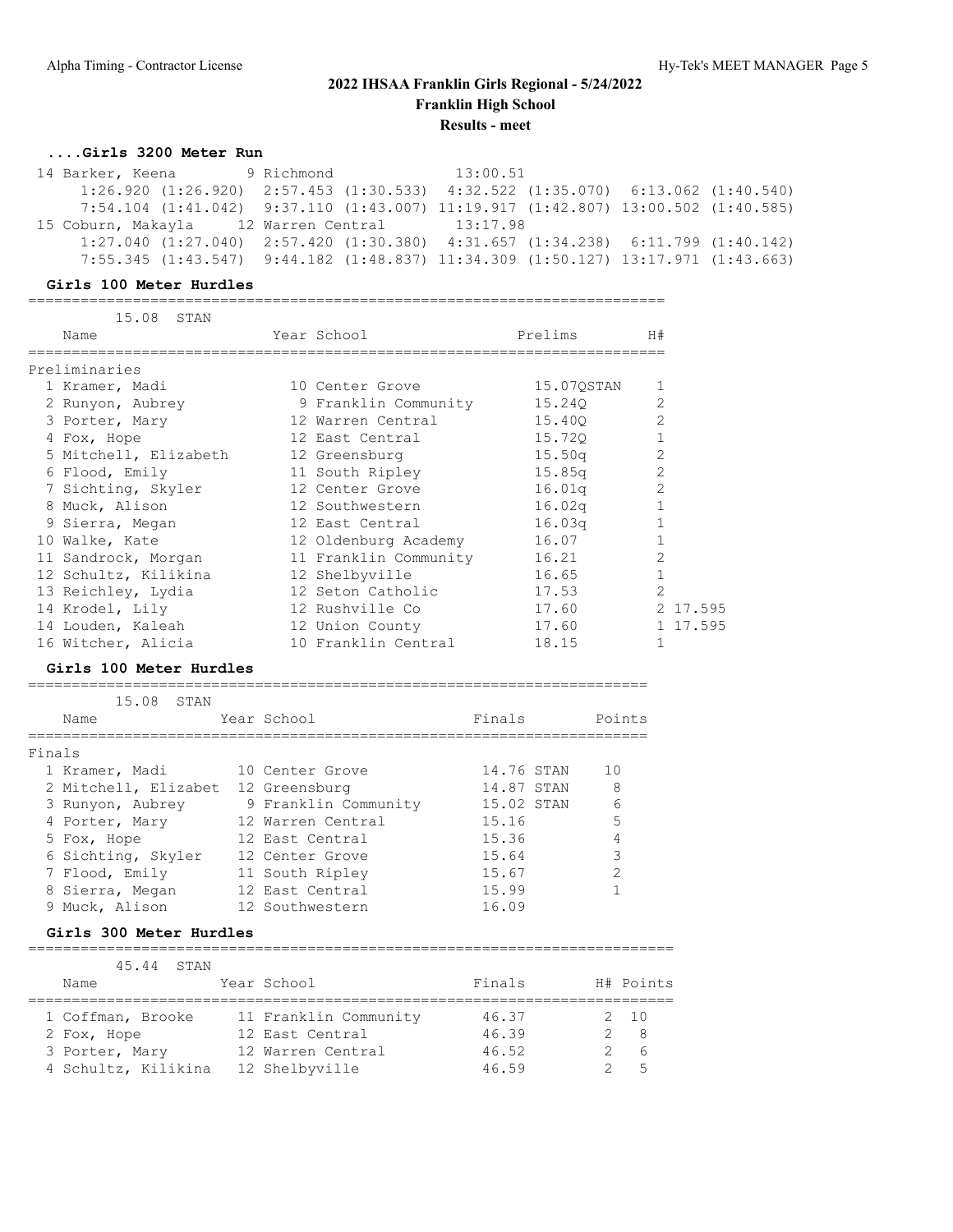## **....Girls 300 Meter Hurdles**

| 5 Gray, Emma         | 11 Columbus East      | 47.54 | $\mathcal{L}$  | $\overline{4}$ |        |
|----------------------|-----------------------|-------|----------------|----------------|--------|
| 6 Runyon, Aubrey     | 9 Franklin Community  | 47.56 | $2 \quad 3$    |                |        |
| 7 Sichting, Skyler   | 12 Center Grove       | 47.62 | $\overline{2}$ | $\overline{2}$ |        |
| 8 Taylor, Ella       | 10 Indian Creek       | 48.12 |                |                |        |
| 9 Simon, Cloey       | 12 Jac-Cen-Del        | 48.30 | $\overline{2}$ |                |        |
| 10 Tapak, Molly      | 11 Center Grove       | 48.43 |                |                |        |
| 11 Simon, Kayla      | 12 Jac-Cen-Del        | 48.59 |                |                | 48.585 |
| 12 Crouch, Reagan    | 11 Greenfield-Central | 48.59 |                |                | 48.590 |
| 13 Reichley, Lydia   | 12 Seton Catholic     | 50.80 |                |                |        |
| 14 Emberton, Addison | 9 Whiteland Community | 50.82 |                |                |        |
| 15 Krodel, Lily      | 12 Rushville Co       | 51.59 |                |                |        |
| 16 Barr, Lexi        | 11 Connersville       | 51.67 |                |                |        |

### **Girls 4x100 Meter Relay**

==========================================================================

| 48.62<br>STAN            |    |                            |                |           |
|--------------------------|----|----------------------------|----------------|-----------|
| School                   |    | Finals                     |                | H# Points |
| 1 Warren Central         |    | 49.25                      | 2              | 10        |
| 1) Vaden, Jila 10        |    | 2) Turner, Ta'Nashjia 9    |                |           |
| 3) Gilbert, Sequoia 12   |    | 4) McCray, Ameiyah 11      |                |           |
| 5) Porter, Mary 12       |    | 6) Darden, Fern 10         |                |           |
| 7) Moore, Amiyah 12      |    | 8) Rollins, Anya 11        |                |           |
| 2 Center Grove           |    | 49.34                      | 2              | 8         |
| 1) Lavergne, Kristen 10  |    | 2) Sichting, Skyler 12     |                |           |
| 3) Riley, Alana 9        |    | 4) Kramer, Madi 10         |                |           |
| 5) Henselmeier, Kate 11  |    | 6) Tapak, Molly 11         |                |           |
| 7) Lauffer, Ashley 11    | 8) |                            |                |           |
| 3 East Central           |    | 49.74                      | 2              | 6         |
| 1) Fox, Hope 12          |    | 2) Hill, Ellie 9           |                |           |
| 3) Graf, Anna 10         |    | 4) Campbell, Rachel 11     |                |           |
| 5) Edwards, Rylee 9      |    | 6) Davis, Launa 9          |                |           |
| 4 Roncalli               |    | 50.54                      | $\overline{2}$ | 5         |
| 1) Origer, Josie 11      |    | 2) Smith, Katie 10         |                |           |
| 3) Ramsay, Sophia 10     |    | 4) Young, Carlie 12        |                |           |
| 5) Gutierrez, Kalise 9   |    | 6) Hill, Alivia 12         |                |           |
| 5 Whiteland Community    |    | 50.94                      | 2              | 4         |
| 1) Gill, Emma 10         |    | 2) Rodgers, Sydney 10      |                |           |
| 3) Franklin, Brooklyn 11 |    | 4) Vargo, Gabby 12         |                |           |
| 5) Harmon, Abi 9         |    | 6) Emberton, Addison 9     |                |           |
| 7) Helton, Kailey 9      |    | 8) Lester, Megan 11        |                |           |
| 6 Franklin County        |    | 51.22                      | 1              | 3         |
| 1) Harper, Audrey 10     |    | 2) Flannery, Ella 9        |                |           |
| 3) Merritt, Madison 11   |    | 4) Brzezinski, Mackenzie 9 |                |           |
| 5) Bulach, Dani 11       |    | 6) Rosenberger, Emma 9     |                |           |
| 7) Dozier, Kami 11       |    | 8) Heffron, Chloe 12       |                |           |
| 7 Lawrenceburg           |    | 51.50                      | $\overline{2}$ | 2         |
| 1) Gallagher, Gracie 12  |    | 2) Cross, Kirsten 12       |                |           |
| 3) Bennett, Mackenzie 12 |    | 4) Thornton, Lucy 11       |                |           |
| 5) Mueller, Kayli 9      |    | 6) Manford, Morgan 9       |                |           |
| 8 Batesville             |    | 51.68                      | 2              | 1         |
| 1) Pohlman, Madelyn 11   |    | 2) Meyer, Lily 12          |                |           |
| 3) Nobbe, Lizzy 11       |    | 4) Kuisel, Elena 10        |                |           |
| 5) Pride, Carley 12      |    | 6) Puente, Billie 10       |                |           |
| 7) Moster, Ella 10       |    | 8) Hilbert, Olivia 10      |                |           |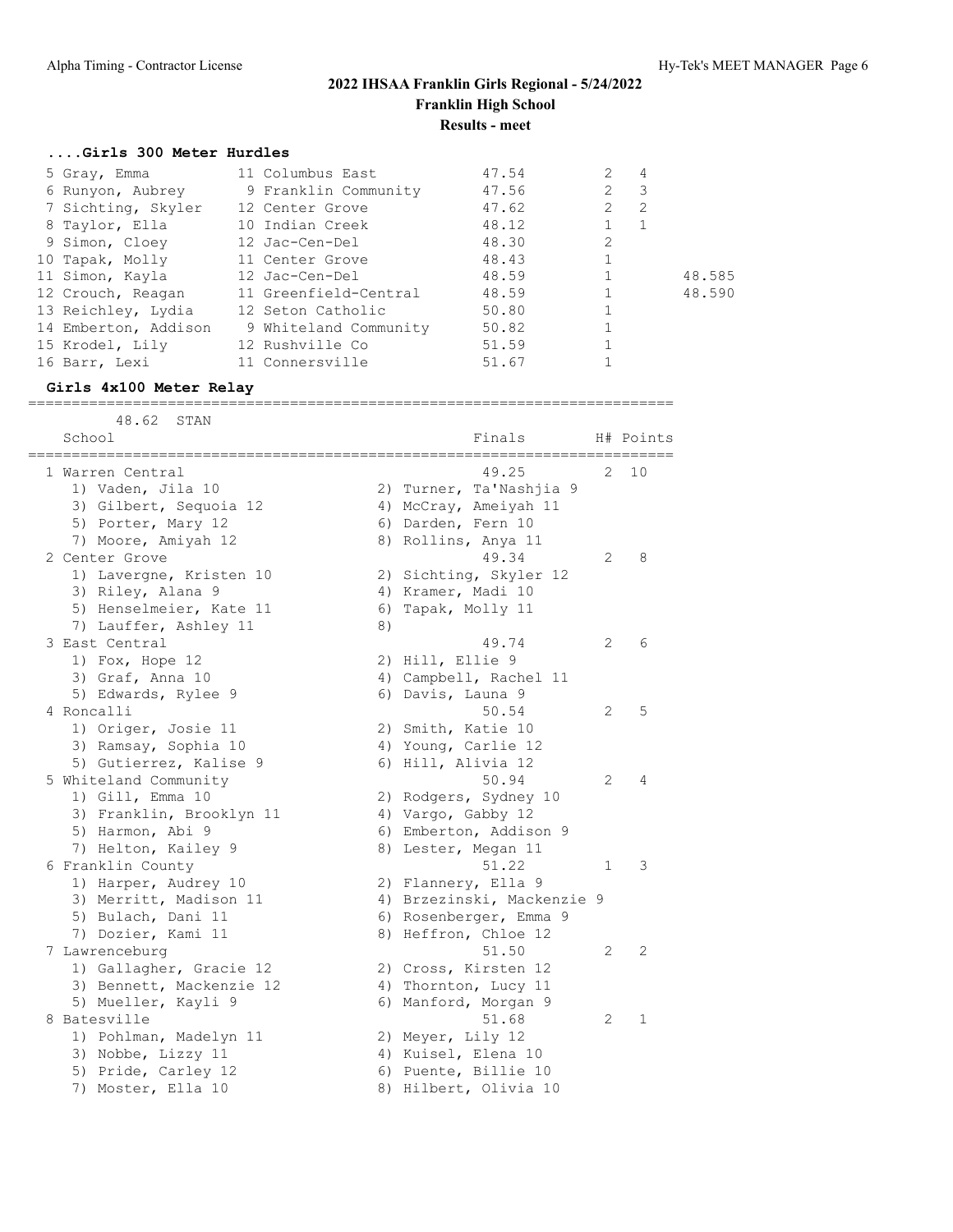1 Out of zone

## **2022 IHSAA Franklin Girls Regional - 5/24/2022 Franklin High School Results - meet**

#### **....Girls 4x100 Meter Relay**

| 9 Franklin Central      |    | 51.72                   | $\overline{c}$ |
|-------------------------|----|-------------------------|----------------|
| 1) Jones, Zoe 9         |    | 2) Powell, Jyrah 11     |                |
| 3) Curtis, Chloe 9      |    | 4) Wratten, Eme 10      |                |
| 5) Williams, Izzy 9     |    | 6) Lee, Adyson 10       |                |
| 7) Seddon, Olivia 11    |    | 8) Witcher, Alicia 10   |                |
| 10 Columbus East        |    | 51.75                   | $\mathbf{1}$   |
| 1) Scott, Taylor 10     |    | 2) Randle, Hallie 11    |                |
| 3) Sims, Jordan 12      |    | 4) Rupp, Mallory 12     |                |
| 5) Omoseyin, Imisi 12   |    | 6) Mowdy, Zoey 12       |                |
| 7) Dyette, Maleah 10    |    | 8) Patton, Jenna 10     |                |
| 11 Richmond             |    | 53.45                   | 1              |
| 1) Hampton, Tamia 12    |    | 2) Rust, Sierra 12      |                |
| 3) Hickson, Khalidah 12 |    | 4) Lotz, JaKaia 12      |                |
| 5) Farris, Tu'Shawn 12  |    | 6) Harris, Havanna 9    |                |
| 12 Hagerstown           |    | 53.93                   | $\mathbf{1}$   |
| 1) Edwards, Mya 12      |    | 2) Hobbs, Hattie 10     |                |
| 3) Ferriell, Kasiti 10  |    | 4) Pruitt, Madison 12   |                |
| 5) Golliher, Lindsey 10 |    | 6) Claywell, Ashlynn 9  |                |
| 13 South Dearborn       |    | 54.14                   | $\mathbf{1}$   |
| 1) Routhier, Katelyn 12 |    | 2) Bear, Izabella 11    |                |
| 3) Heizer, Quinn 12     |    | 4) Cantrell, Natalie 10 |                |
| 5) Hufford, Jenna 9     |    | 6) Heim, Lauren 12      |                |
| 7) Barker, Taytum 9     |    | 8) Varney, Mikiah 11    |                |
| 14 Connersville         |    | 54.75                   | $\mathbf{1}$   |
| 1) Strong, MaKayla 10   |    | 2) Frank, Kyndall 9     |                |
| 3) Creech, Kendall 10   |    | 4) McKinney, Kierra 9   |                |
| 5) Sudhoff, Brooke 12   | 6) |                         |                |
| 15 Union County         |    | 55.05                   | $\mathbf{1}$   |
| 1) Alcorn, Haley 10     |    | 2) McCashland, Katie 9  |                |
| 3) McCashland, Carly 11 |    | 4) $Cox$ , Emma 12      |                |
| 5) Brashears, Lexi 10   |    | 6) Louden, Kaleah 12    |                |
| 7) Garrett, Sierra 11   |    | 8) Coyle, Kelsie 10     |                |
| -- Columbus North       |    | DNF                     | $\mathbf{1}$   |
| 1) Goodlow, Sasha 12    |    | 2) De Luca, Mariana 9   |                |
| 3) Lawson, Kylah 12     |    | 4) Ho, Natalie 11       |                |
| 5) Jones, Kayla 11      |    | 6) Johnson, Sydney 9    |                |
| 7) Russell, Maggie 9    |    | 8) Collier, Ava 10      |                |

#### **Girls 4x400 Meter Relay** ==========================================================================

 3:58.43 STAN School Finals H# Points ========================================================================== 1 Franklin Community 4:04.04 2 10 1) Klem, Lauren 10 2) Botkin, Ainsley 9 3) Coffman, Brooke 11 4) Nicoloff, Olivia 12 5) Lenkey, Ava 11 6) Stewart, Hailey 10 7) Morris, Addie 10 8) Lacy, Kathleen 9 2:03.826 (2:03.826) 3:04.535 (1:00.710) 4:04.034 (59.499) 2 Center Grove 4:05.96 2 8 1) Hallie, Mimbella 9 2) Henselmeier, Kate 11 3) Hodges, Mary Isabella 12 (4) Pogue, Marissa 9 5) Phipps, Lara 10 6) Lavergne, Kristen 10 7) Livingston, Gracie 10 8) Tapak, Molly 11 2:01.955 (2:01.955) 3:04.824 (1:02.869) 4:05.960 (1:01.137)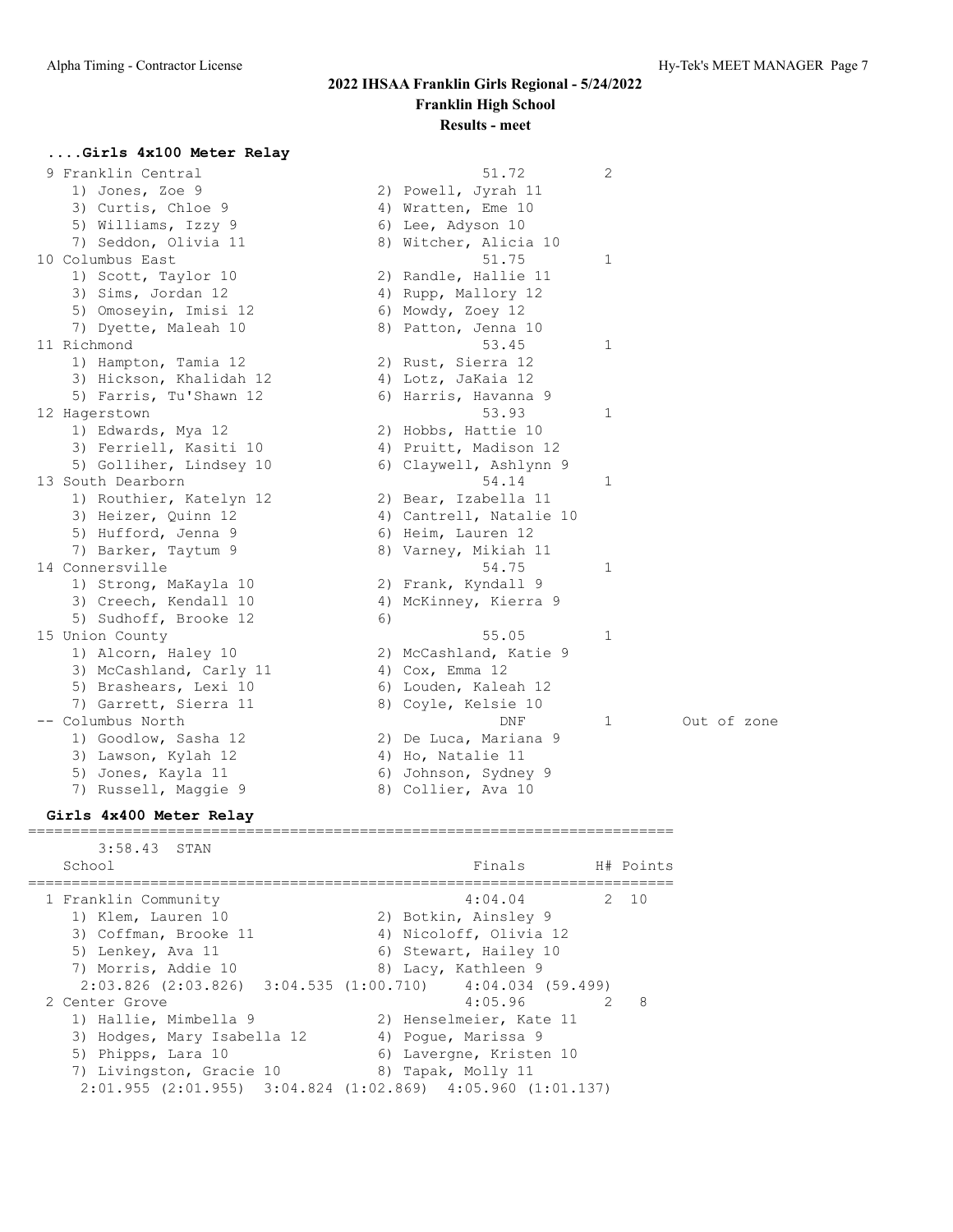## **....Girls 4x400 Meter Relay**

| 3 East Central                                  | 4:08.41<br>2                                                | 6            |
|-------------------------------------------------|-------------------------------------------------------------|--------------|
| 1) Graf, Anna 10                                | 2) Davis, Launa 9                                           |              |
| 3) Hill, Ellie 9                                | 4) Campbell, Rachel 11                                      |              |
| 5) Shumate, Riley 9                             | 6) Gindling, Mary Ashtyn 11                                 |              |
| 7) Ferguson, Jorjia 10                          | 8) Edwards, Rylee 9                                         |              |
|                                                 | 2:04.700 (2:04.700) 3:06.566 (1:01.866) 4:08.407 (1:01.841) |              |
| 4 New Palestine                                 | 4:12.27<br>2                                                | 5            |
| 1) Baynes, Alexis 11                            | 2) Hobbs, Maya 12                                           |              |
| 3) Stone, Morgan 12                             | 4) Hurst, Rylee 9                                           |              |
| 5) Bauer, Anne 10                               | 6) Sanford, Ashlyn 9                                        |              |
| 7) Whitaker, Tylar 9                            | 8) Study, Courtney 10                                       |              |
|                                                 | 2:08.932 (2:08.932) 3:11.384 (1:02.453) 4:12.264 (1:00.880) |              |
| 5 Columbus North                                | 4:14.76<br>2                                                | 4            |
| 1) Newell, Brianna 11                           | 2) Meza, Jessica 11                                         |              |
| 3) Klaus, Julie 11                              | 4) Collier, Ava 10                                          |              |
| 5) Baker, Lily 11                               | 6) Johnson, Olivia 11                                       |              |
| 7) Newell, Sierra 9                             | 8) Lawson, Kylah 12                                         |              |
|                                                 | 2:08.304 (2:08.304) 3:12.434 (1:04.130) 4:14.758 (1:02.325) |              |
| 6 Indian Creek                                  | 4:17.44<br>2                                                | 3            |
| 1) Taylor, Ella 10                              | 2) Iaria, Paige 11                                          |              |
| 3) Dowty, Phoebe 10                             |                                                             |              |
|                                                 | 4) Grosso, Samuela 11<br>6) Arruda, Kendra 9                |              |
| 5) Emberton, Layla 9                            |                                                             |              |
| 7) Smith, Sophie 11                             | 8)                                                          |              |
| $2:09.504$ $(2:09.504)$                         | $3:13.872$ $(1:04.369)$<br>4:17.435(1:03.564)               |              |
| 7 Connersville                                  | 4:18.77<br>1                                                | 2            |
| 1) Barr, Lexi 11                                | 2) Soriano, Abby 10                                         |              |
| 3) Dixon, RayKya 10                             | 4) Seeley, Katelyn 11                                       |              |
| 5) Lakes, Ellie 10                              | 6) Creech, Kendall 10                                       |              |
| 7) Frank, Kyndall 9                             | 8) Strong, MaKayla 10                                       |              |
|                                                 | 2:11.948 (2:11.948) 3:16.808 (1:04.860) 4:18.761 (1:01.953) |              |
| 8 Columbus East                                 | 4:19.43<br>1                                                | $\mathbf{1}$ |
| 1) Dwenger, Norah 11                            | 2) Scott, Taylor 10                                         |              |
| 3) Guse, Jenna 10                               | 4) Randle, Hallie 11                                        |              |
| 5) Omoseyin, Imisi 12                           | 6) Schuetz, Gabi 12                                         |              |
| 7) Hufty, Grace 9                               | 8) May, Barbara 10                                          |              |
|                                                 | 2:13.051 (2:13.051) 3:17.579 (1:04.529) 4:19.423 (1:01.845) |              |
| 9 Roncalli                                      | 4:19.68<br>1                                                |              |
| 1) Origer, Josie 11                             | 2) McGraw, Sara 11                                          |              |
| 3) Smith, Katie 10                              | 4) Hill, Alivia 12                                          |              |
| 5) Lara, Valeria 10                             | 6) Turk, Lauren 12                                          |              |
| 7) Ramsay, Sophia 10                            | 8) May, Theresa 9                                           |              |
| $2:06.036$ $(2:06.036)$ $3:13.524$ $(1:07.489)$ | 4:19.675(1:06.151)                                          |              |
| 10 Batesville                                   | 4:20.07<br>2                                                |              |
| 1) Raver, Kaylie 10                             | 2) Allgeier, Megan 10                                       |              |
| 3) Pohlman, Madelyn 11                          | 4) Olsen, Katie 12                                          |              |
| 5) Moster, Ella 10                              | 6) Pride, Carley 12                                         |              |
| 7) Nobbe, Lizzy 11                              | 8) Kuisel, Elena 10                                         |              |
| $2:08.654$ (2:08.654) 3:16.365 (1:07.712)       | $4:20.069$ $(1:03.705)$                                     |              |
| 11 Lawrenceburg                                 | 4:20.75<br>1                                                |              |
| 1) Gallagher, Gracie 12                         | 2) Cross, Kirsten 12                                        |              |
| 3) Manford, Morgan 9                            | 4) Thornton, Lucy 11                                        |              |
| 5) Johnson, Clara 11                            | 6) Dunn, Emma 12                                            |              |
| 7) Mueller, Kayli 9                             | 8)                                                          |              |
| 2:12.376 (2:12.376)                             | $3:18.387$ $(1:06.012)$<br>$4:20.746$ $(1:02.359)$          |              |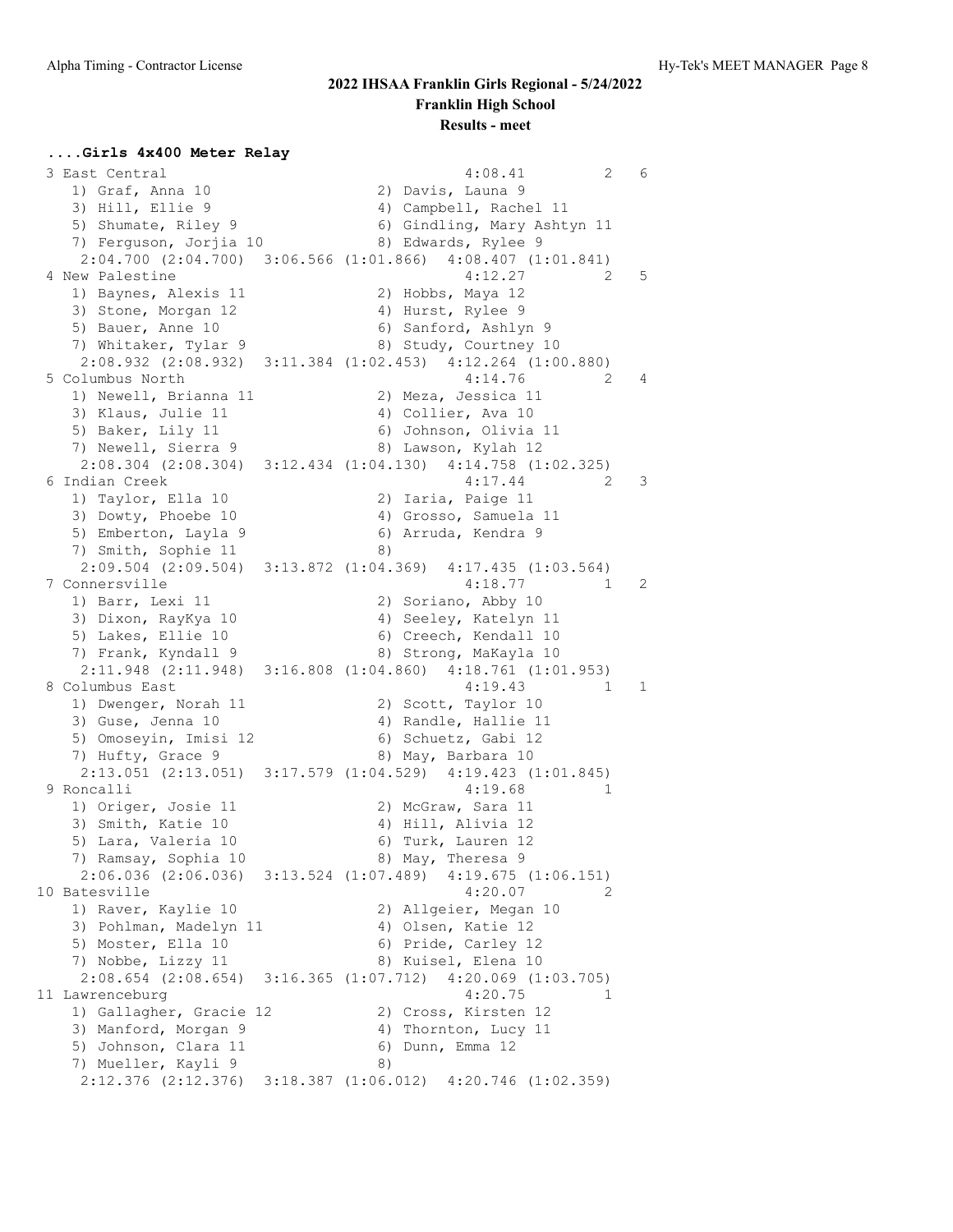### **....Girls 4x400 Meter Relay**

| 12 Whiteland Community                               | 4:20.83<br>1                                                            |                      |
|------------------------------------------------------|-------------------------------------------------------------------------|----------------------|
| 1) Edens, Amelia 11                                  | 2) Jackson, Victoria 10                                                 |                      |
| 3) Badel, Lily 9                                     | 4) Lukich, Lydia 12                                                     |                      |
| 5) Olmstead, Katia 12                                | 6) Gill, Emma 10                                                        |                      |
| 7) Rodgers, Sydney 10 (8) Emberton, Addison 9        |                                                                         |                      |
|                                                      | 2:08.074 (2:08.074) 3:15.536 (1:07.462) 4:20.822 (1:05.287)             |                      |
| 13 Franklin Central                                  | 4:30.39                                                                 |                      |
| 1) Jones, Zoe 9                                      | 2) Ball, Lucy 9                                                         |                      |
| 3) Curtis, Chloe 9                                   | 4) McKinney, Peyton 9                                                   |                      |
| 5) Witcher, Alicia 10                                | 6) Adams, Abigail 12                                                    |                      |
| 7) Bass, Breece 10                                   | 8) Miller, Savana 9                                                     |                      |
|                                                      | $2:14.743$ $(2:14.743)$ $3:22.791$ $(1:08.049)$ $4:30.387$ $(1:07.596)$ |                      |
| 14 Seton Catholic                                    | 4:34.78                                                                 |                      |
| 1) Cornell, Bella 9                                  | 2) Berger, Ella 11                                                      |                      |
| 3) Falcone, Gwynie 9                                 | 4) Reichley, Lydia 12                                                   |                      |
| 5) Clemente, Jackie 9                                | 6)                                                                      |                      |
|                                                      | $2:21.031$ $(2:21.031)$ $3:27.044$ $(1:06.014)$ $4:34.771$ $(1:07.728)$ |                      |
| 15 Richmond                                          | 4:36.20                                                                 |                      |
| 1) Graham, Elizabeth 10 (2) Sauer, Sophia 12         |                                                                         |                      |
| 3) Casiano, Lydia 12                                 | 4) Allen, Jayci 12                                                      |                      |
| 5) Reising, Claire 10 (6) Parker, Alexandra 11       |                                                                         |                      |
|                                                      | $2:17.932$ $(2:17.932)$ $3:28.439$ $(1:10.507)$ $4:36.197$ $(1:07.759)$ |                      |
| -- Warren Central                                    | DO.<br>$\overline{2}$                                                   | interference exh 3-4 |
| 1) Greiner, Abigayle 10                              | 2) Hartman, Jacqueline 10                                               |                      |
| 3) Rollins, Anya 11                                  | 4) Vaden, Jila 10                                                       |                      |
| 5) Jackson, Kaylana 9 (6) Merchant, Jaci 12          |                                                                         |                      |
| 7) Nouel Morales, Madelin 9 (8) Turner, Ta'Nashjia 9 |                                                                         |                      |
|                                                      | 2:03.897 (2:03.897) 3:06.219 (1:02.323) 4:07.174 (1:00.955)             |                      |

#### **Girls 4x800 Meter Relay**

========================================================================== 9:27.62 STAN School Finals H# Points

| 9:14.85 STAN 2 10                                                                               |                                                                                                                                                                                                         |
|-------------------------------------------------------------------------------------------------|---------------------------------------------------------------------------------------------------------------------------------------------------------------------------------------------------------|
| 2) Rumsey, Katherine 12                                                                         |                                                                                                                                                                                                         |
| 4) Klaus, Julie 11                                                                              |                                                                                                                                                                                                         |
| 6) Wolf, Kyleigh 9                                                                              |                                                                                                                                                                                                         |
|                                                                                                 |                                                                                                                                                                                                         |
| $1:07.815$ $(1:07.815)$ $2:20.477$ $(1:12.662)$ $3:26.919$ $(1:06.442)$ $4:39.640$ $(1:12.721)$ |                                                                                                                                                                                                         |
| 5:45.583 (1:05.944) 6:58.975 (1:13.393) 8:04.392 (1:05.417) 9:14.849 (1:10.457)                 |                                                                                                                                                                                                         |
| $9:44.78$ 2 8                                                                                   |                                                                                                                                                                                                         |
| 2) Hallie, Mimbella 9                                                                           |                                                                                                                                                                                                         |
| 4) Poque, Marissa 9                                                                             |                                                                                                                                                                                                         |
|                                                                                                 |                                                                                                                                                                                                         |
|                                                                                                 |                                                                                                                                                                                                         |
| $1:08.032$ (1:08.032) 2:22.256 (1:14.225) 3:31.360 (1:09.104) 4:48.850 (1:17.490)               |                                                                                                                                                                                                         |
| 5:57.695 (1:08.846) 7:15.654 (1:17.959) 8:25.841 (1:10.188) 9:44.773 (1:18.932)                 |                                                                                                                                                                                                         |
| $9:49.14$ 2 6                                                                                   |                                                                                                                                                                                                         |
| 2) Iaria, Paige 11                                                                              |                                                                                                                                                                                                         |
| 4) Grosso, Samuela 11                                                                           |                                                                                                                                                                                                         |
|                                                                                                 |                                                                                                                                                                                                         |
| $1:08.721$ $(1:08.721)$ $2:24.328$ $(1:15.607)$ $3:32.914$ $(1:08.586)$ $4:49.485$ $(1:16.572)$ |                                                                                                                                                                                                         |
| $6:00.760$ $(1:11.275)$ $7:24.095$ $(1:23.335)$ $8:34.451$ $(1:10.356)$ $9:49.135$ $(1:14.684)$ |                                                                                                                                                                                                         |
|                                                                                                 | 7) Green, Alyssa 12 and 8) Meza, Jessica 11<br>5) Brunsman, Lillian 10 6) Livingston, Gracie 10<br>7) Hodges, Mary Isabella 12 3) Madden, Elizabeth 10<br>5) Marshall, Paxton 12 (6) Ulerick, Amanda 12 |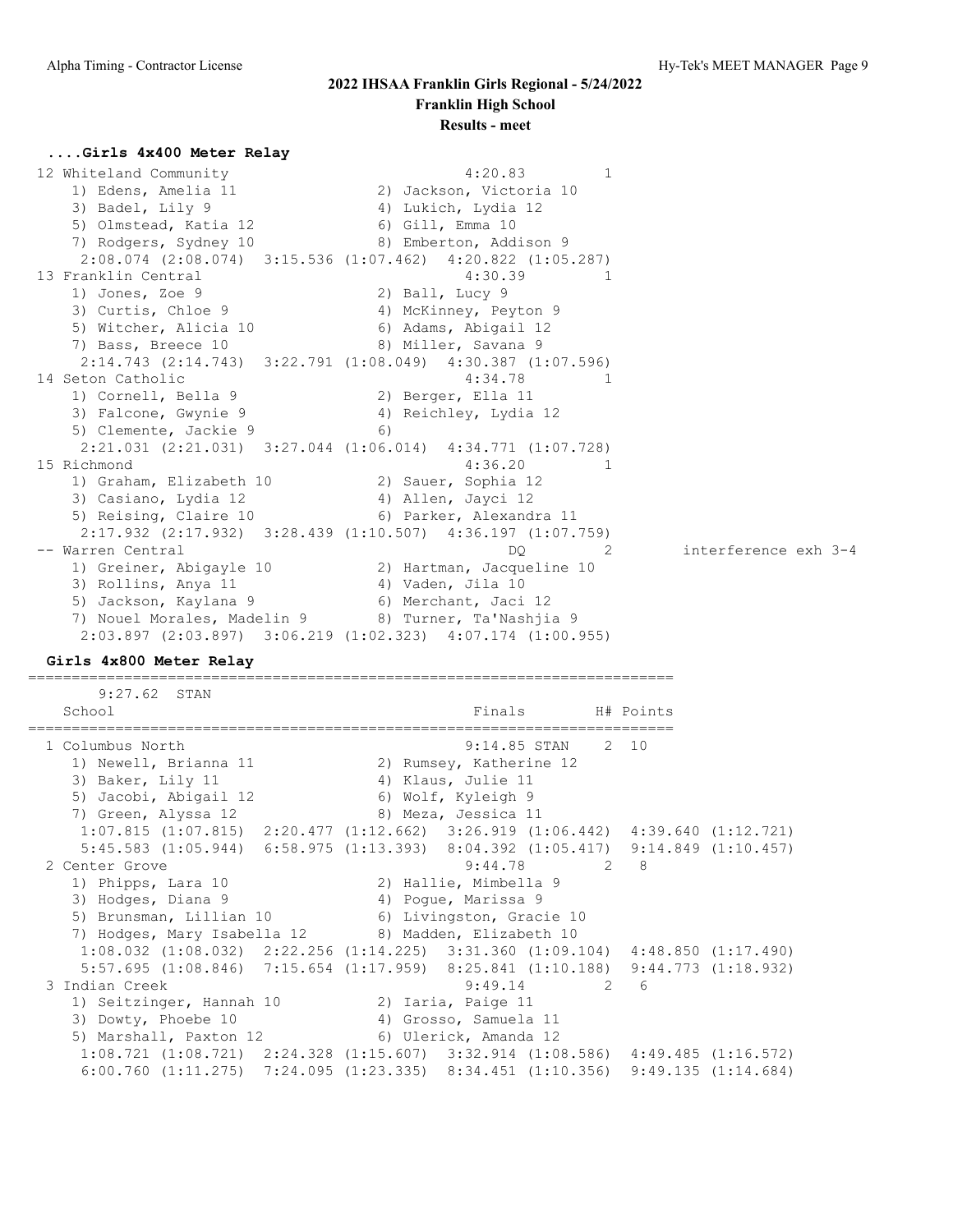#### **....Girls 4x800 Meter Relay**

 4 Batesville 9:50.14 2 5 1) Allgeier, Megan 10 2) Olsen, Katie 12 3) Weiler, Addyson 9 1988 4) Raver, Kaylie 10 5) Bedel, Kaylynn 9 6) Pinckley, Lily 12 7) Pride, Carley 12 8) Weiler, Emma 11 1:09.876 (1:09.876) 2:25.337 (1:15.461) 3:39.533 (1:14.196) 4:59.913 (1:20.380) 6:10.104 (1:10.191) 7:25.980 (1:15.877) 8:38.161 (1:12.181) 9:50.140 (1:11.980) 5 Whiteland Community 9:53.39 2 4 1) Olmstead, Katia 12 2) Fuentes, Bella 9 3) Jackson, Victoria 10 4) Lukich, Lydia 12 5) Bartak, Gabriella 12 (6) Edens, Amelia 11 7) Lucas, Julia 9 8) Flaherty, Ramya 9 1:08.379 (1:08.379) 2:22.843 (1:14.465) 3:33.711 (1:10.869) 4:49.535 (1:15.825) 5:58.404 (1:08.869) 7:18.860 (1:20.456) 8:28.229 (1:09.370) 9:53.387 (1:25.159) 6 East Central 9:58.88 2 3 1) Gindling, Mary Ashtyn 11 2) Brewer, Addie 9 3) McDonald, Anabelle 11 4) Campbell, Rachel 11 5) Henderson, Faith 10 (6) Ferguson, Jorjia 10 1:08.293 (1:08.293) 2:29.022 (1:20.730) 3:41.122 (1:12.100) 4:58.929 (1:17.807) 6:07.350 (1:08.422) 7:30.910 (1:23.560) 8:42.827 (1:11.918) 9:58.872 (1:16.045)<br>oncalli 10:03.08 2 2 7 Roncalli 10:03.08 2 2 1) Turk, Lauren 12 2) McGraw, Sara 11 3) Lara, Valeria 10 4) Flick, Ashley 12 5) Sorenson, Mandy 12 6) Flick, Rachel 9 7) Pierce, Isabel 11 and 8) Gonzalez, Megan 10 1:09.765 (1:09.765) 2:30.800 (1:21.035) 3:42.230 (1:11.431) 5:06.796 (1:24.566) 6:18.413 (1:11.617) 7:34.643 (1:16.230) 8:43.175 (1:08.533) 10:03.076 (1:19.901) 8 Greenwood Community 10:13.05 2 1 1) Quintero, Nataly 9 120 2) Marker, Ryann 9 3) Cruse, Makena 9 (4) Pinon, Selena 12 5) Rippetoe, Ava 10 6) Veng, Freja 11 7) Sigler, Ella 12 8) Shah, Ishani 10 1:10.500 (1:10.500) 2:29.044 (1:18.544) 3:41.285 (1:12.241) 5:01.748 (1:20.464) 6:15.841 (1:14.094) 7:37.730 (1:21.889) 8:53.074 (1:15.345) 10:13.046 (1:19.973) 9 New Palestine 2 2 1) Baynes, Alexis 11 2) Adam, Emily 12 3) Sanford, Ashlyn 9 4) Study, Courtney 10 5) Massari, Camille 10 6) Whitaker, Tylar 9 7) Mann, Emma 12 8) Stone, Morgan 12 1:09.329 (1:09.329) 2:26.779 (1:17.450) 3:38.296 (1:11.518) 5:00.918 (1:22.622) 6:15.006 (1:14.089) 7:42.898 (1:27.892) 8:50.159 (1:07.261) 10:13.976 (1:23.818) 10 Warren Central 10:23.88 1 1) Espinoza, Sierra 11 2) Coburn, Makayla 12 3) Nouel Morales, Madelin 9 4) Goolsby, Isabella 12 5) Gonzalez- Gnzlz, Vianney 11 6) Garnette, Savah 12 7) Wilkerson, Brianna 12 8) Napper, Alexis 11 1:14.972 (1:14.972) 2:37.137 (1:22.165) 3:47.648 (1:10.512) 5:11.288 (1:23.640) 6:19.795 (1:08.507) 7:38.425 (1:18.630) 8:52.541 (1:14.116) 10:23.875 (1:31.335) 11 Franklin Community 10:43.54 1 1) Treibic, Eran 11 2) Tisdale, Amelia 11 3) Henderson, Alyssa 12 4) Lindsay, Hannah 9 5) Botkin, Ainsley 9 6) Klem, Lauren 10 7) Demaree, Abigail 11 8) Woodward, Sydney 10 1:14.867 (1:14.867) 2:35.883 (1:21.016) 3:49.552 (1:13.670) 5:14.808 (1:25.256) 6:32.103 (1:17.295) 7:55.722 (1:23.619) 9:22.377 (1:26.655) 10:43.532 (1:21.155)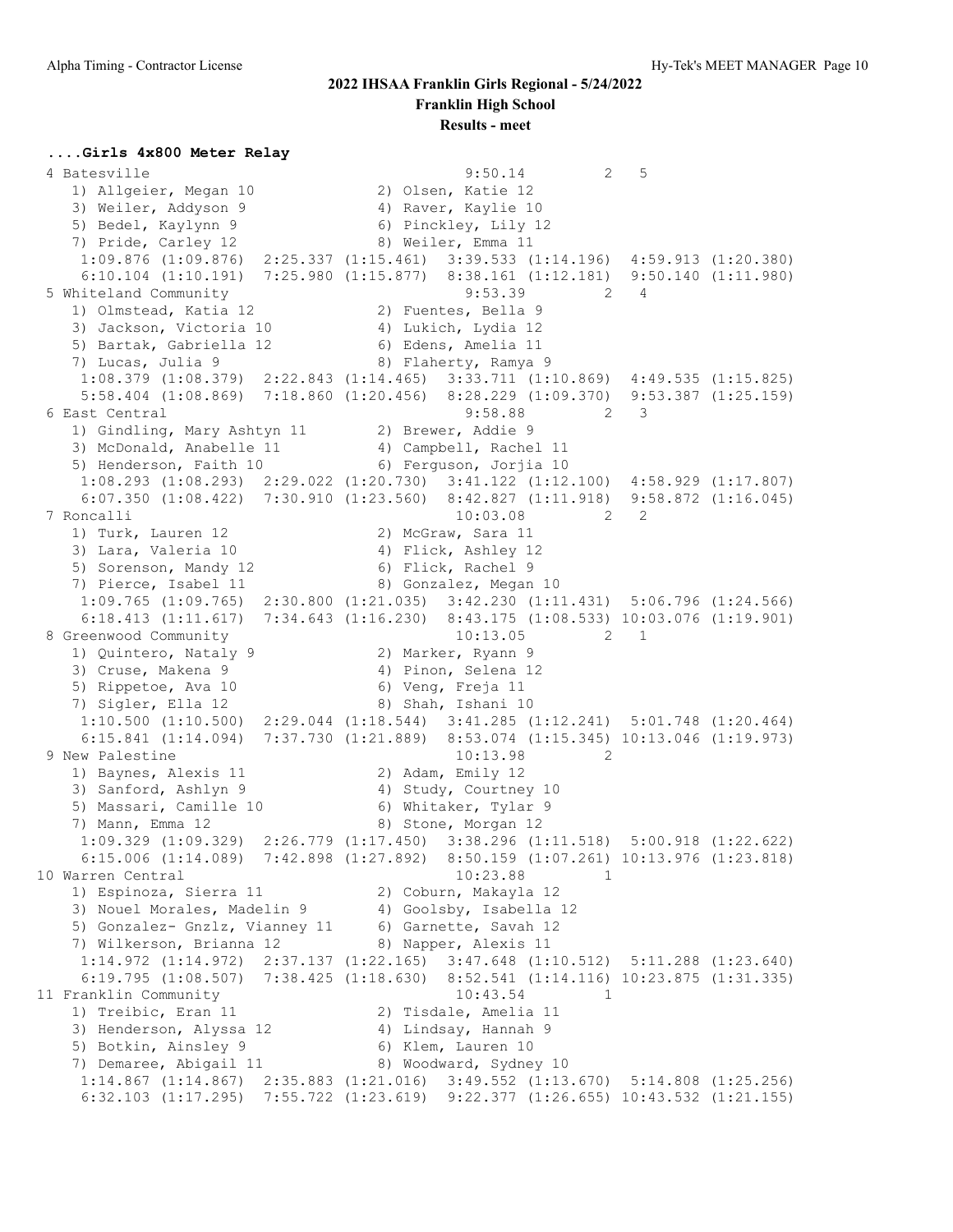#### **....Girls 4x800 Meter Relay**

 12 Columbus East 10:46.27 1 1) Cuhadar, Victoria 10 2) Shoaf, Olivia 12 3) Otte, Carly 10 4) Krueger, Chloe 11 5) Kaiser, Mallory 10 6) Fay, Amelia 9 7) Schlehuser, Carsyn 9 8) Perkinson, Sierra 10 1:17.907 (1:17.907) 2:41.569 (1:23.663) 4:00.525 (1:18.956) 5:25.936 (1:25.411) 6:43.259 (1:17.324) 8:11.320 (1:28.061) 9:27.394 (1:16.075) 10:46.262 (1:18.869) 13 Centerville 20:46.86 1 1) Scales, Chloe 11 2) Shipman, Kendra 10 3) Morgan, Aubrey 11  $\hskip1cm$  4) Wolfal, Kaylynn 9 5) Black, Lily 9 6) Foster, Delaney 10 7) Lickfelt, Mia 11 8) Burton, Cora 11 1:16.206 (1:16.206) 2:37.584 (1:21.379) 4:00.161 (1:22.577) 5:28.394 (1:28.234) 6:45.597 (1:17.204) 8:18.367 (1:32.770) 9:30.036 (1:11.669) 10:46.859 (1:16.824) 14 Richmond 10:49.05 1 1) Parker, Alexandra 11 2) Casiano, Lydia 12 3) Blair, Savanna 12 4) Reising, Claire 10 5) Graham, Elizabeth 10 (6) Barker, Keena 9 1:15.774 (1:15.774) 2:34.971 (1:19.197) 3:50.962 (1:15.992) 5:14.976 (1:24.014) 6:33.010 (1:18.035) 8:00.498 (1:27.489) 9:23.312 (1:22.815) 10:49.049 (1:25.737) 15 Rushville Consolidated 10:54.59 1 1) Hankins, Madison 10 2) Wehr, Olivia 11 3) Norvell, Mia 10 4) Westphal, Savannah 12 5) Norvell, Yanitza 11 6) Whitham, Ashley 11 1:20.472 (1:20.472) 2:44.444 (1:23.973) 4:03.683 (1:19.240) 5:31.245 (1:27.562) 6:45.493 (1:14.249) 8:13.107 (1:27.614) 9:29.218 (1:16.112) 10:54.589 (1:25.371)<br>uth Ripley 11:48.00 1 16 South Ripley 11:48.00 1 1) Betz, Kylie 10 2) Young, Kara 12 3) Minch, Virginia 9 1988 1989 11 5) Elorduy, Claudia 10 (6) Sitko, Jessica 10 7) Nicholson, Lanie 12 8) Campbell, Emily 12 1:19.492 (1:19.492) 2:42.591 (1:23.100) 4:03.927 (1:21.337) 5:35.161 (1:31.234) 7:08.139 (1:32.979) 8:46.923 (1:38.785) 10:10.662 (1:23.739) 11:48.000 (1:37.339)

#### **Girls High Jump**

======================================================================= 5-04.00 STAN

| Name                         | 07.UV | <b>ULTIN</b><br>Year School                  |                          |                                         |                                                   |                                                       | Finals Points  |
|------------------------------|-------|----------------------------------------------|--------------------------|-----------------------------------------|---------------------------------------------------|-------------------------------------------------------|----------------|
|                              |       |                                              |                          |                                         | 4-00 5-00 5-01 5-02 5-03 5-04 5-05 5-06 5-07 5-08 | 1 Irwin, Ellie 10 Greenwood Community 5-07.00 STAN 10 |                |
| P                            |       |                                              |                          | O P O P O O                             | O OXXX                                            |                                                       |                |
|                              |       |                                              |                          |                                         |                                                   | 2 Chahal, Suhk 9 Center Grove 5-05.00 STAN            | 8 <sup>8</sup> |
|                              |       |                                              |                          | 4-00 5-00 5-01 5-02 5-03 5-04 5-05 5-06 |                                                   |                                                       |                |
|                              |       |                                              |                          | XOOOOOOXOOXXX                           |                                                   |                                                       |                |
|                              |       |                                              |                          |                                         |                                                   | 3 Sandrock, Morgan 11 Franklin Community 5-04.00 STAN | 6              |
|                              |       |                                              |                          | $4-00$ 5-00 5-01 5-02 5-03 5-04 5-05    |                                                   |                                                       |                |
| ∩                            |       |                                              |                          | O O XO O XXO XXX                        |                                                   |                                                       |                |
|                              |       |                                              |                          |                                         |                                                   | 4 Coffman, Brooke 11 Franklin Community 5-03.00       | 5              |
|                              |       | $4-00$ 5-00 5-01 5-02 5-03 5-04              |                          |                                         |                                                   |                                                       |                |
| $\Omega$                     |       | $\begin{matrix} 0 & 0 \\ 0 & 0 \end{matrix}$ |                          | O OXXX                                  |                                                   |                                                       |                |
| 5 Hill, Ellie 9 East Central |       |                                              |                          |                                         |                                                   | J5-03.00                                              |                |
|                              |       | $4-00$ 5-00 5-01 5-02 5-03 5-04              |                          |                                         |                                                   |                                                       |                |
| XO.                          | XO    | $\circ$                                      | $\overline{\phantom{0}}$ | O XXX                                   |                                                   |                                                       |                |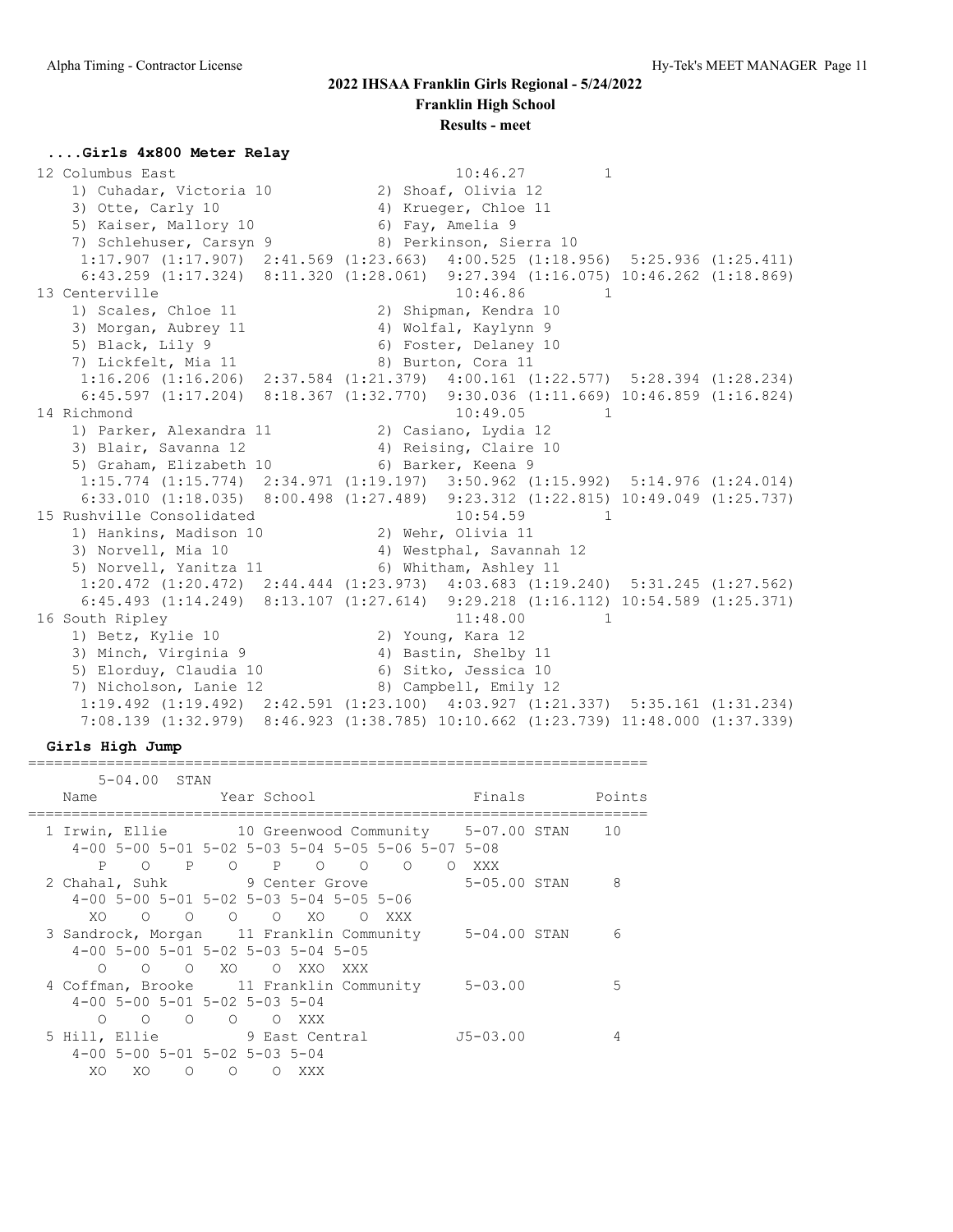| Girls High Jump              |                                                |              |                |
|------------------------------|------------------------------------------------|--------------|----------------|
| 6 Jessup, Gracin 12 Tri      |                                                | $5 - 02.00$  | 3              |
| $4 - 00$ 5-00 5-01 5-02 5-03 |                                                |              |                |
| $O$ $O$ $O$ $O$ $XXX$        |                                                |              |                |
|                              | 7 Marlin, Melia 11 Whiteland Community 5-01.00 |              | $\overline{2}$ |
| $4 - 00$ 5-00 5-01 5-02      |                                                |              |                |
| XO O O XXX                   |                                                |              |                |
|                              | 8 Pruitt, Madison 12 Hagerstown 5-01.00        |              | $\mathbf{1}$   |
| $4 - 00$ 5-00 5-01 5-02      |                                                |              |                |
| XXO O XXO XXX                |                                                |              |                |
|                              | 9 Hinkle, Ivy 11 Lawrenceburg                  | $5 - 00.00$  |                |
| $4 - 00$ 5-00 5-01           |                                                |              |                |
| O O XXX                      |                                                |              |                |
|                              | 9 Bruns, Jenna 12 Franklin County 5-00.00      |              |                |
| $4 - 00$ 5-00 5-01           |                                                |              |                |
| O O XXX                      |                                                |              |                |
|                              | 11 Brown, Madison 11 Triton Central 55-00.00   |              |                |
| $4 - 00$ 5-00 5-01           |                                                |              |                |
| XO XO XXX                    |                                                |              |                |
|                              | 12 Allen, Jayci 12 Richmond                    | $J5 - 00.00$ |                |
| $4 - 00$ 5-00 5-01           |                                                |              |                |
| XXO XXO XXX                  |                                                |              |                |
|                              | 13 Page, Libby 11 Union County 4-00.00         |              |                |
| $4 - 00$ 5-00                |                                                |              |                |
| O XXX                        |                                                |              |                |
|                              | 13 Flannery, Ella 9 Franklin County 4-00.00    |              |                |
| $4 - 00$ 5-00                |                                                |              |                |
| O XXX                        |                                                |              |                |
|                              | 15 Porter, Mary 12 Warren Central J4-00.00     |              |                |
| $4 - 005 - 00$               |                                                |              |                |
| XO XXX                       |                                                |              |                |
| $4 - 00$                     | -- Miller, Dakota 9 Franklin Central           | NH           |                |
|                              |                                                |              |                |
| XXX                          |                                                |              |                |

#### **Girls Pole Vault**

======================================================================= 11-06.00 STAN Name Year School Finals Points ======================================================================= 1 Luttrell, Amy 10 Greenwood Community 11-06.00 STAN 10 8-06 9-00 9-06 10-00 10-03 10-06 10-09 11-00 11-03 11-06 11-09 P P P XO P XO XXO XO XO O XXX 2 Uhlik, Rebecca 11 Franklin Central 11-00.00 8 8-06 9-00 9-06 10-00 10-03 10-06 10-09 11-00 11-03 P O O O O XO O XO XXX 3 Walker, Khloie 9 Center Grove 10-09.00 6 8-06 9-00 9-06 10-00 10-03 10-06 10-09 11-00 P P O O O O XO XXX 4 Sudhoff, Brooke 12 Connersville 10-00.00 5 8-06 9-00 9-06 10-00 10-03 O O O O XXX 5 Vaught, Lily 12 Roncalli 9-06.00 4 8-06 9-00 9-06 10-00 O O XO XXX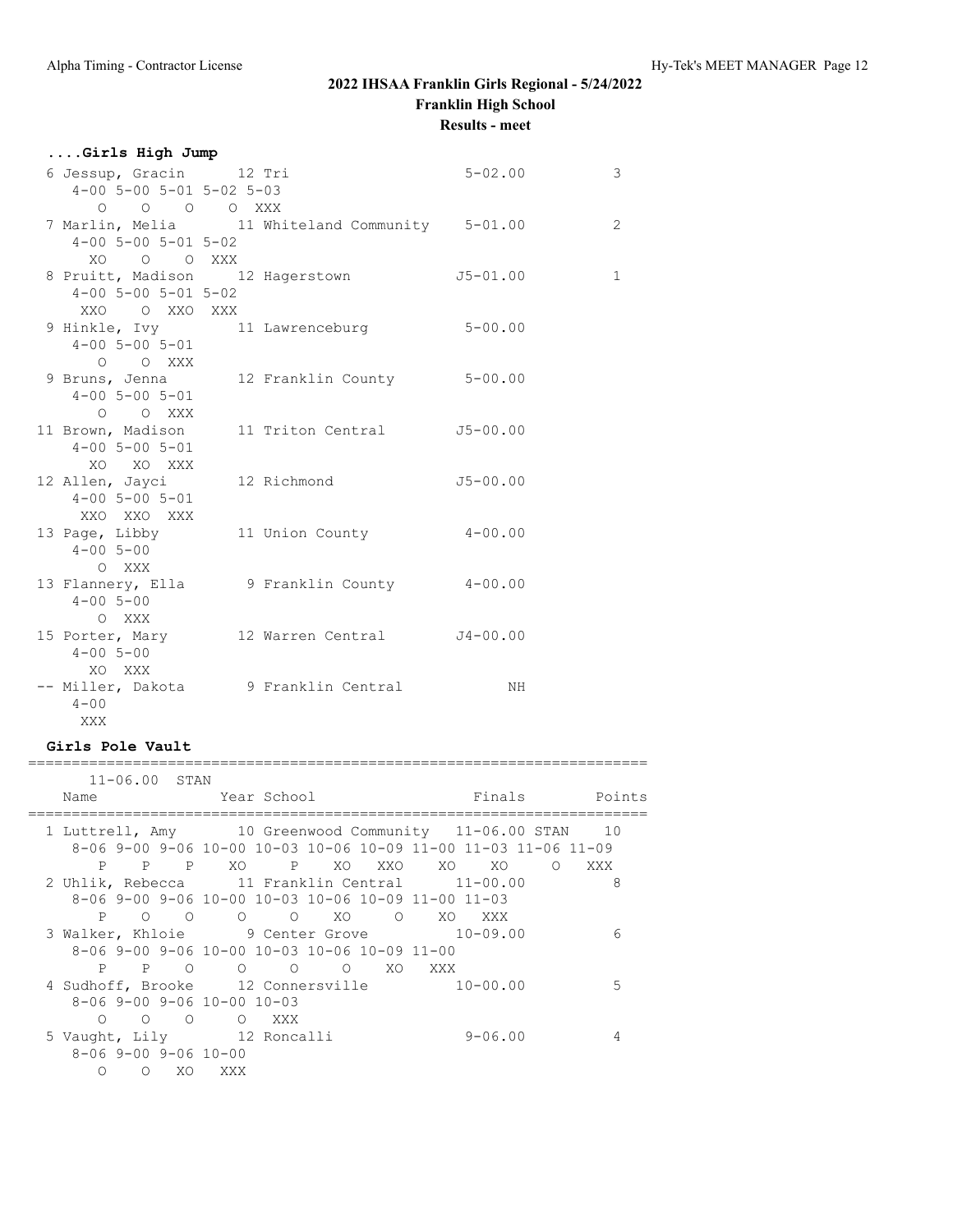**....Girls Pole Vault**

## **2022 IHSAA Franklin Girls Regional - 5/24/2022 Franklin High School Results - meet**

## 6 Tush, Cynthia 11 Rushville Co 9-00.00 2.50 8-06 9-00 9-06 O O XXX 6 Brown, Emilia 10 Center Grove 9-00.00 2.50 8-06 9-00 9-06 P O XXX 8 Newell, Sierra 9 Columbus North J9-00.00 1 8-06 9-00 9-06 XO O XXX 8-06 9-00 9-06

| $8 - 069 - 009 - 06$<br>XO O XXX                            |                                                |              |
|-------------------------------------------------------------|------------------------------------------------|--------------|
| 9 Niang, Marieme<br>$8 - 069 - 009 - 06$                    | 11 Columbus North                              | $J9 - 00.00$ |
| O XO XXX<br>10 Wilhelm, Emma<br>8-06 9-00 9-06              | 12 East Central                                | $J9 - 00.00$ |
| O XXO XXX<br>11 Garcia, Sabina<br>$8 - 069 - 00$            | 12 Franklin Community 8-06.00                  |              |
| O XXX<br>$8 - 069 - 00$                                     | 11 Mies, Madelyn 10 Greenfield-Central 8-06.00 |              |
| O XXX<br>$8 - 069 - 00$                                     | 13 Rosenberger, Emma 9 Franklin County         | $J8 - 06.00$ |
| XO XXX<br>14 Pavey, Gabby<br>$8 - 069 - 00$                 | 10 Rushville Co                                | $J8 - 06.00$ |
| XXO XXX<br>14 Davis, Nadine 11 Batesville<br>$8 - 069 - 00$ |                                                | $J8 - 06.00$ |
| XXO XXX<br>$8 - 06$                                         | -- Bostock, Maleah 9 Whiteland Community       | NH           |
| XXX<br>-- Kuisel, Elena 10 Batesville<br>$8 - 06$           |                                                | NH           |
| XXX<br>-- Merchant, Carli 10 Warren Central<br>$8 - 06$     |                                                | NH           |
| XXX<br>-- Phillips, Amalea 9 Greensburg<br>$8 - 06$         |                                                | NH           |
| XXX                                                         |                                                |              |

#### **Girls Long Jump**

| $17 - 08.75$ STAN |                                                                                         |               |        |
|-------------------|-----------------------------------------------------------------------------------------|---------------|--------|
| Name              | Year School                                                                             | Finals        | Points |
| 1 Hill, Ellie     | 9 East Central<br>FOUL 18-06.50 FOUL FOUL 18-02.75 18-02                                | 18-06.50 STAN | 10     |
| 2 Rooks, Lilly    | 11 Southwestern<br>$16-06.50$ $17-03.25$ $16-08.25$ $16-04.75$ $18-00.25$ $17-07.25$    | 18-00.25 STAN | 8      |
| 3 Fox, Hope       | 12 East Central 17-01.00<br>$16-02.50$ $17-01$ $16-02$ $16-03.50$ $15-11.25$ $16-03.75$ |               | 6      |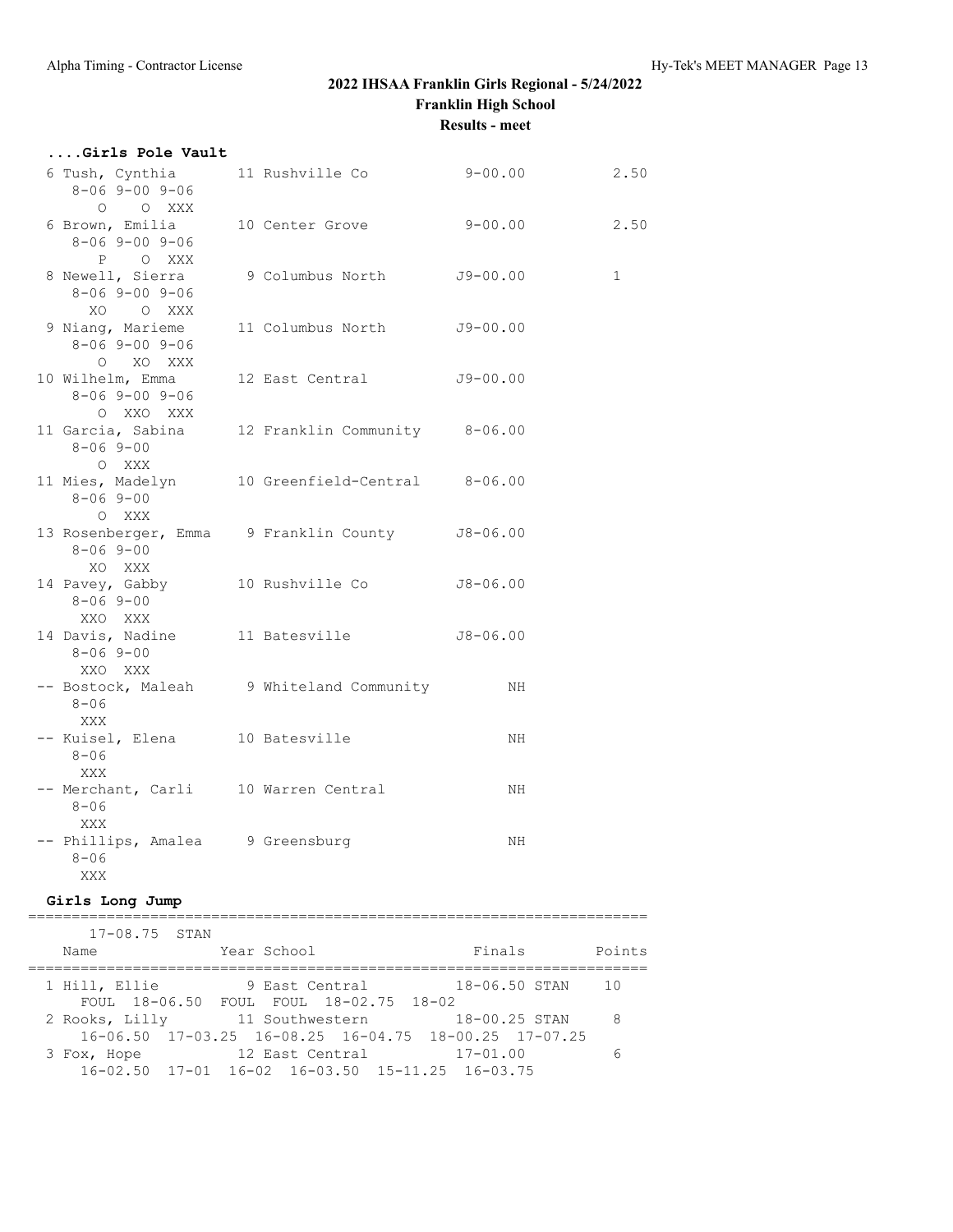## **....Girls Long Jump**

|                                  | 4 Bass, Breece 10 Franklin Central 16-06.75 5                                            |                |
|----------------------------------|------------------------------------------------------------------------------------------|----------------|
|                                  |                                                                                          |                |
|                                  | 16-00.50 FOUL 16-02 16-04.25 16-06.75 FOUL<br>5 Myers, Nyomi 9 Warren Central 16-06.25 4 |                |
|                                  | 15-03 16-03.25 16-02.75 15-03.75 16-04.75 16-06.25                                       |                |
|                                  | 6 Newell, Sierra 9 Columbus North 16-01.50 3                                             |                |
|                                  | 16-00.25 14-10 16-01.50 15-08.50 16-01.25 15-09.75                                       |                |
|                                  | 7 McCord, Lindsey 12 Greenfield-Central 15-10.75                                         | $\overline{c}$ |
|                                  | 15-01.50 13-08.75 15-07.25 15-02 15-02.25 15-10.75                                       |                |
|                                  | 8 Kinney, Naleya 12 Northeastern 15-09.00                                                | $\mathbf{1}$   |
|                                  | 14-11.50 15-08 15-09 FOUL 15-03.75 15-05.25                                              |                |
|                                  | 9 McCashland, Katie 9 Union County 15-08.00                                              |                |
|                                  | FOUL 13-10.50 15-08 14-01.25 14-08.25 15-02.50                                           |                |
|                                  | 10 Lavergne, Kristen 10 Center Grove 15-06.25                                            |                |
| 14-11 15-06.25 FOUL              |                                                                                          |                |
|                                  | 11 Golliher, Lindsey 10 Hagerstown 15-03.25                                              |                |
| 15-03.25 15-00.75 FOUL           |                                                                                          |                |
|                                  | 15-03.25 15-00.75 FOUL<br>12 Gutierrez, Kalise 9 Roncalli 15-00.25                       |                |
| 13-11.50 14-07.50 15-00.25       |                                                                                          |                |
|                                  | 13 Rosenberger, Emma 9 Franklin County J15-00.25                                         |                |
| $14-04.75$ $15-00.25$ $12-11.50$ |                                                                                          |                |
|                                  | 14 Lawson, Kylah 12 Columbus North 14-11.00                                              |                |
| $14-09.75$ $14-09.25$ $14-11$    |                                                                                          |                |
|                                  | 15 Franklin, Brooklyn 11 Whiteland Community 13-07.75                                    |                |
| FOUL 13-07.75 13-07              |                                                                                          |                |

#### **Girls Shot Put**

#### =======================================================================

| 40-09.25 STAN              |                                                                                                             |              |
|----------------------------|-------------------------------------------------------------------------------------------------------------|--------------|
|                            |                                                                                                             |              |
|                            |                                                                                                             |              |
|                            | 1 Wingler, Shelby 11 Center Grove 46-10.75 STAN 10<br>39-10.25 41-10.75 44-09.25 46-10.75 41-02.50 44-06.75 |              |
|                            | 2 Jackson, Emarie 10 Greensburg 15-04.50 STAN 8                                                             |              |
|                            | 42-08.50 43-05.25 43-07 41-10.25 43-08.25 45-04.50                                                          |              |
|                            | 3 Mallory, Drew 12 Whiteland Community 41-10.25 STAN                                                        | 6            |
|                            | 39-07.50 40-03.25 40-09 FOUL 41-10.25 40-08.75                                                              |              |
|                            | 4 Lumbley, Quin 11 New Palestine 41-07.50 STAN                                                              | 5            |
|                            | FOUL 40-09.75 40-10.75 40-03.25 38-08.50 41-07.50                                                           |              |
|                            | 5 Taylor, Brooklyn 11 Whiteland Community 40-10.50 STAN                                                     | 4            |
|                            | 40-10.50 37-02 39-11.25 40-00.75 40-05.75 39-00.50                                                          |              |
|                            |                                                                                                             | 3            |
|                            | FOUL 37-08.50 38-04.75 38-02 FOUL 39-10.50                                                                  |              |
|                            | 7 Steuer, Molly 11 Lawrenceburg 38-05.00                                                                    | 2            |
|                            | 38-05 38-00.75 37-03.25 35-06.50 32-03.50 35-08.25<br>8 Steele, Moana 11 Columbus North 37-08.25            | $\mathbf{1}$ |
|                            | FOUL 37-07.50 36-05.50 37-02.25 37-08.25 FOUL                                                               |              |
|                            | 9 Steinkoenig, Alivi 12 Columbus North 36-10.50                                                             |              |
|                            | 33-05.25 36-10.50 36-05.50 35-01.75 35-10.75 36-04.50                                                       |              |
|                            | 10 Gardner, Emma 9 Greenwood Community 36-04.00                                                             |              |
| 36-04 FOUL FOUL            |                                                                                                             |              |
|                            | 11 Watson, Nhaydia 12 Warren Central 35-08.25                                                               |              |
| 34-06.25 35-01.50 35-08.25 |                                                                                                             |              |
|                            | 12 Lawler, Jenna 9 Rushville Co 35-01.00                                                                    |              |
| 33-02 33-01.25 35-01       |                                                                                                             |              |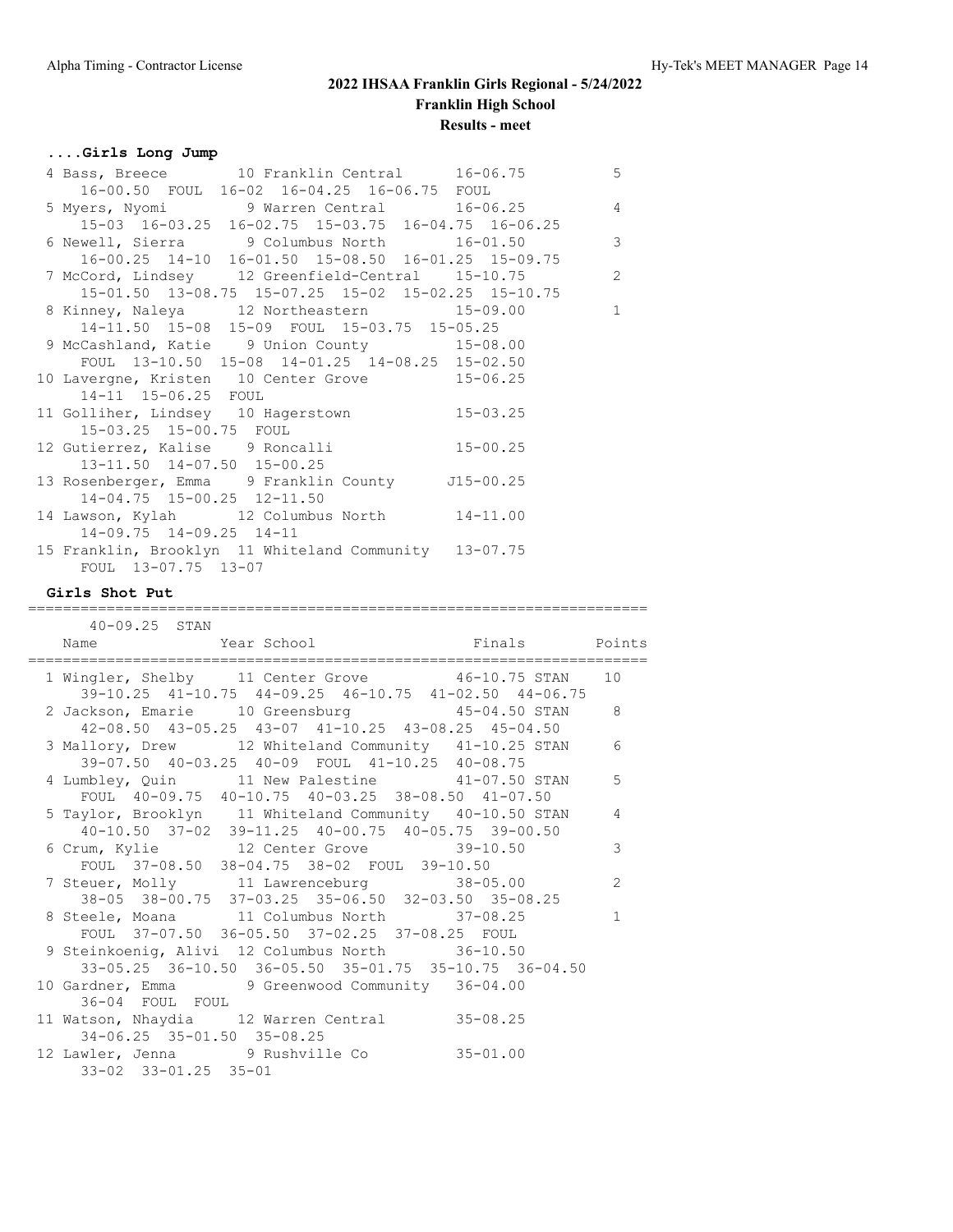#### **....Girls Shot Put**

| 13 Grimes, Olivia                     | 9 Greensburg       | $33 - 11.00$ |
|---------------------------------------|--------------------|--------------|
| $32 - 05.25$ $33 - 11$ $32 - 10.50$   |                    |              |
| 14 Webber, Chanel                     | 9 Franklin Central | $33 - 03.00$ |
| 32-00.75 33-03 FOUL                   |                    |              |
| 15 Tabeling, Katie 11 Rushville Co    |                    | $31 - 01.75$ |
| 29-06.50 28-11.50 31-01.75            |                    |              |
| 16 Mastriano, Addisen 10 Northeastern |                    | $27 - 02.25$ |
| $26 - 03$ $27 - 02.25$ $27 - 00$      |                    |              |

#### **Girls Discus Throw**

| 127-00 STAN                                                                                        |  |          |  |
|----------------------------------------------------------------------------------------------------|--|----------|--|
| Name Year School Finals Points                                                                     |  |          |  |
| 1 Wingler, Shelby 11 Center Grove 142-01.00 STAN 10<br>129-09 FOUL 142-01 137-01 141-06 FOUL       |  |          |  |
| 2 Jackson, Emarie 10 Greensburg 131-03.00 STAN 8<br>FOUL 130-11 131-03 128-06 126-11 120-03        |  |          |  |
| 3 Miller, Sydney 11 New Palestine 129-11.00 STAN 6<br>102-07 129-11 128-10 126-11 126-10 129-08    |  |          |  |
| 4 Mallory, Drew 12 Whiteland Community 127-02.00 STAN 5<br>117-08 112-09 107-00 127-02 112-02 FOUL |  |          |  |
| 5 Gardner, Emma 9 Greenwood Community 127-01.00 STAN 4<br>123-10 121-02 127-01 123-03 122-03 FOUL  |  |          |  |
| 6 Wilhelm, Jill 12 East Central 123-01.00 3<br>FOUL 123-01 101-07 FOUL FOUL FOUL                   |  |          |  |
| 7 Taylor, Brooklyn 11 Whiteland Community 115-07.00 2<br>110-08 106-10 FOUL FOUL 101-05 115-07     |  |          |  |
| 8 Tracy, Megan 11 Columbus East 107-02.00<br>99-08 100-03 107-02 102-08 95-11 98-09                |  | $\sim$ 1 |  |
| 9 Grimes, Olivia 9 Greensburg 104-05.00<br>101-06 FOUL FOUL 104-05 99-07 FOUL                      |  |          |  |
| 10 Towne, Lillian 11 Franklin Central 100-07.00<br>95-04 96-11 100-07                              |  |          |  |
| 11 Ward, Madelynn 12 Hagerstown 97-08.00<br>$95 - 10$ $88 - 04$ $97 - 08$                          |  |          |  |
| 12 Crum, Kylie 12 Center Grove 97-07.00<br>73-06 FOUL 97-07                                        |  |          |  |
| 13 Reece, Destinee 11 Centerville 94-11.00<br>94-11 94-03 FOUL                                     |  |          |  |
| 14 Watson, Nhaydia 12 Warren Central 94-04.00<br>94-04 91-10 FOUL                                  |  |          |  |
| 15 Steuer, Molly 11 Lawrenceburg 80-05.00<br>FOUL 80-05 FOUL                                       |  |          |  |
| 16 Thoman, Annie 12 Rushville Co 78-07.00<br>FOUL 78-07 FOUL                                       |  |          |  |

# Women - Team Rankings - 16 Events Scored

| 11 JULIO 11            |        | TO THE TRANSPORTED TO THE SECTION AND TO THE TRANSPORTED TO THE TRANSPORTED THE TRANSPORTED THE TRANSPORTED TH |    |  |
|------------------------|--------|----------------------------------------------------------------------------------------------------------------|----|--|
| 1) Center Grove        | 116.50 | 2) Columbus North                                                                                              | 68 |  |
| 3) East Central        | 60     | 4) Franklin Community                                                                                          | 50 |  |
| 4) Warren Central      | 50     | 6) Whiteland Community                                                                                         | 44 |  |
| 7) Greenwood Community | 33     | 8) Franklin Central                                                                                            | 32 |  |
| 9) Greensburg          | 24     | 10) New Palestine                                                                                              | 23 |  |
| 11) Greenfield-Central | 20     | 12) Roncalli                                                                                                   |    |  |